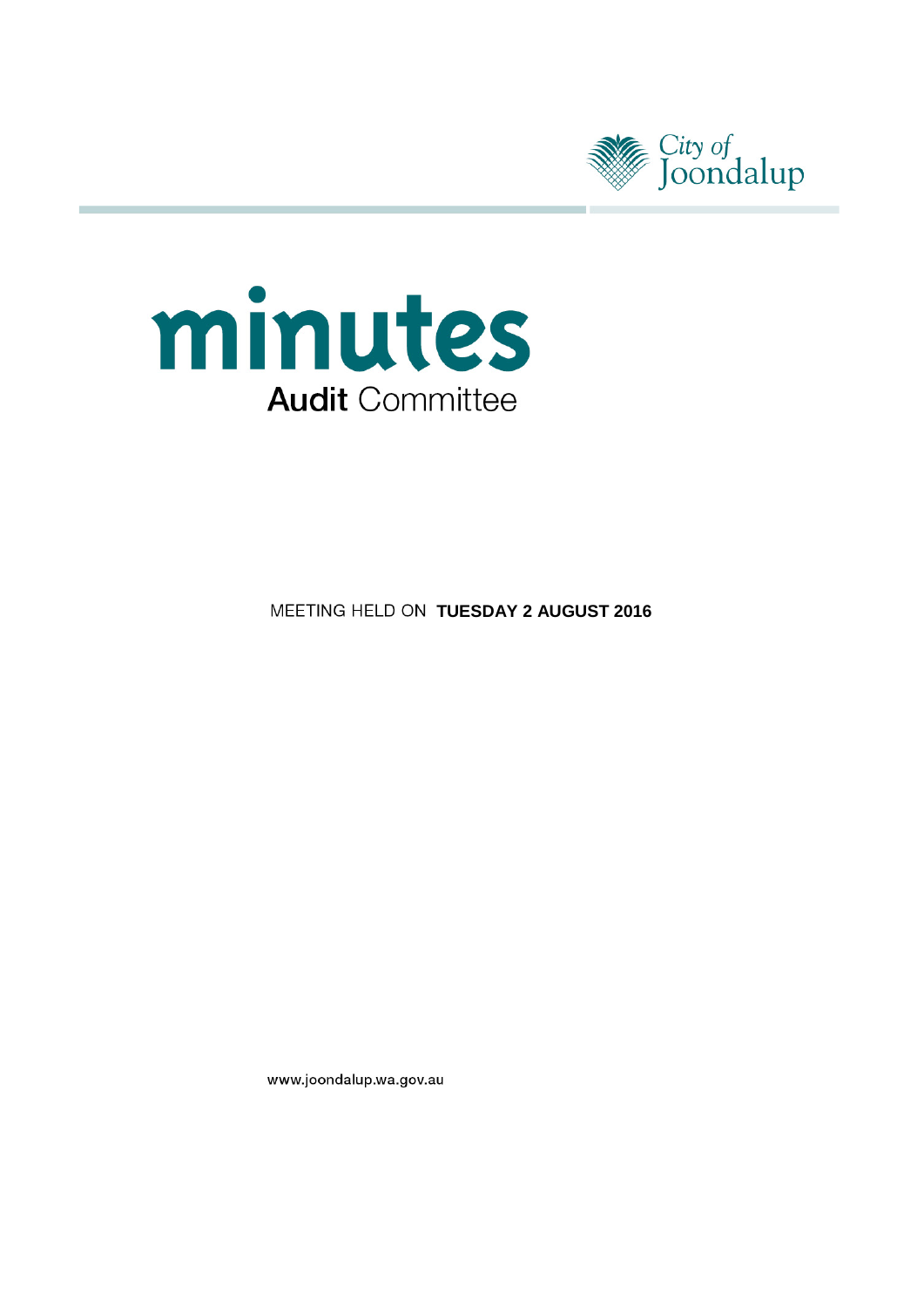# **TABLE OF CONTENTS**

| Item No.       | <b>Title</b>                                                                                                                                    | Page No. |
|----------------|-------------------------------------------------------------------------------------------------------------------------------------------------|----------|
|                | <b>Declaration of Opening</b>                                                                                                                   | 3        |
|                | <b>Declarations of Interest</b>                                                                                                                 | 4        |
|                | Apologies/Leave of absence                                                                                                                      | 4        |
|                | <b>Confirmation of Minutes</b>                                                                                                                  | 4        |
|                | Announcements by the Presiding Member without discussion                                                                                        | 5        |
|                | Identification of matters for which the meeting may be closed to the<br>public                                                                  | 5        |
|                | <b>Petitions and deputations</b>                                                                                                                | 5        |
|                | <b>Reports</b>                                                                                                                                  | 6        |
| 1              | New Auditor - Moore Stephens Perth - [105507]                                                                                                   | 6        |
| $\overline{2}$ | Executive and Risk Services Program 2016-17 – [49586]                                                                                           | 9        |
| 3              | Chief Executive<br>Officer's Review of Systems<br><b>Risk</b><br>Regarding<br>Management, Internal Control and Legislative Compliance - [49586] | 13       |
| 4              | External Review - Efficiency and Cost Saving Opportunities - [103906]                                                                           | 21       |
| 5              | Half Yearly Report - Contract Extensions - 1 January to 30 June 2016 -<br>[07032]                                                               | 28       |
| 6              | Half Yearly Report - Write Off of Monies - 1 January to 30 June 2016 -<br>[07032]                                                               | 31       |
| $\overline{7}$ | Confidential - Chief Executive Officer's Credit Card Expenditure<br>(January to March 2016) - [09882]                                           | 34       |
|                | <b>Urgent Business</b>                                                                                                                          | 35       |
|                | Motions of which previous notice has been given                                                                                                 | 35       |
|                | <b>Requests for Reports for future consideration</b>                                                                                            | 35       |
|                | <b>Closure</b>                                                                                                                                  | 35       |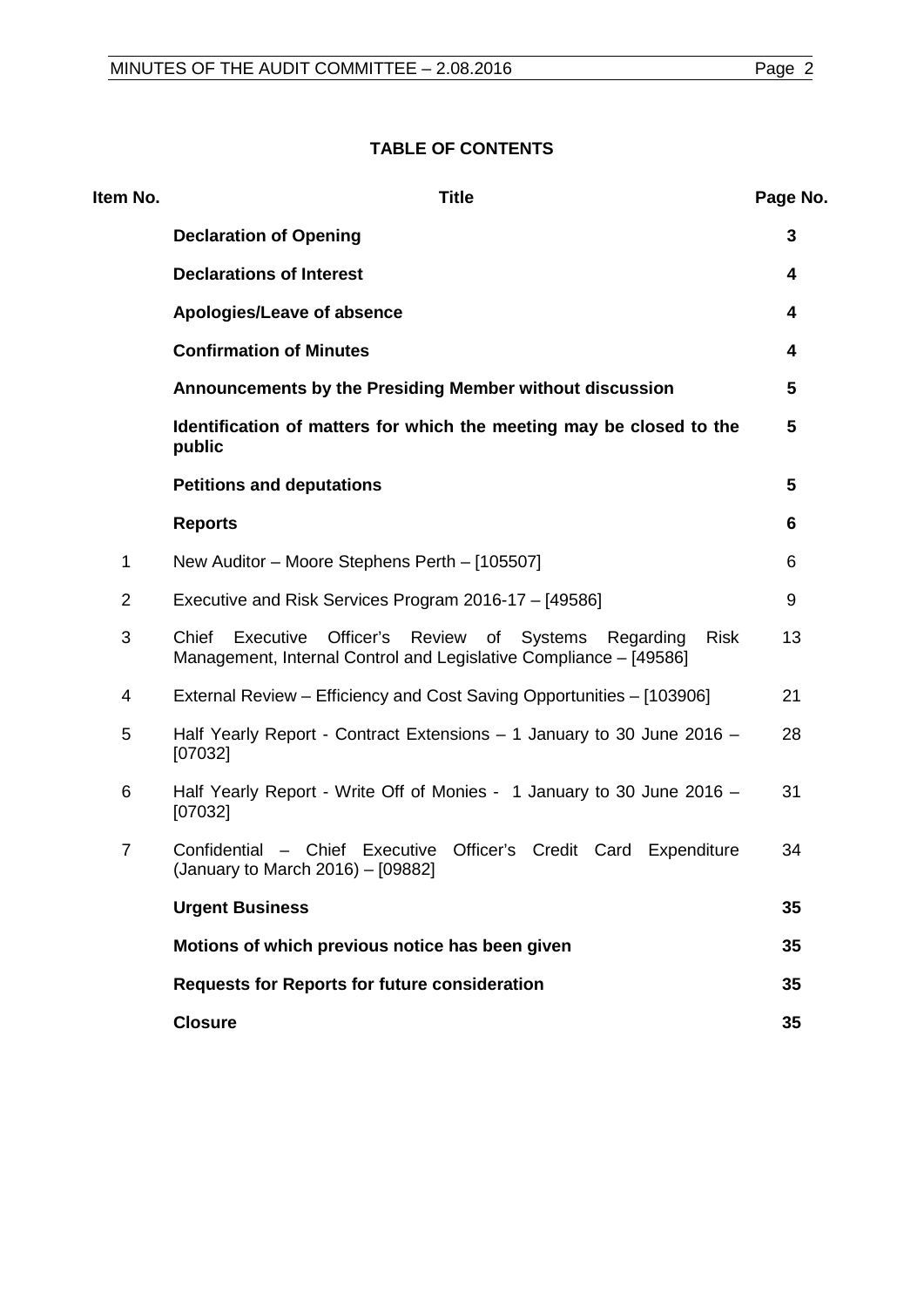# **CITY OF JOONDALUP**

#### **MINUTES OF THE AUDIT COMMITTEE MEETING HELD IN CONFERENCE ROOM 2, JOONDALUP TUESDAY 2 AUGUST 2016.**

#### **ATTENDANCE**

#### **Committee Members**

| <b>Cr Christine Hamilton-Prime</b><br><b>Mayor Troy Pickard</b><br>Cr Tom McLean, JP | <b>Presiding Member</b>        | from 5.49pm |
|--------------------------------------------------------------------------------------|--------------------------------|-------------|
| Cr Nige Jones<br>Cr Russell Poliwka                                                  | <b>Deputy Presiding Member</b> |             |
| <b>Officers</b>                                                                      |                                |             |
| MrCarnL                                                                              | Chiof Evocutive Officer        | from EADnm  |

| Mr Garry Hunt         | <b>Chief Executive Officer</b>      | from 5.48pm                |
|-----------------------|-------------------------------------|----------------------------|
| Mr Mike Tidy          | <b>Director Corporate Services</b>  |                            |
| Mr Brad Sillence      | Manager Governance                  |                            |
| Ms Christine Robinson | Manager Executive and Risk Services |                            |
| Mr Roney Oommen       | <b>Manager Financial Services</b>   | absent from 5.59 to 6.01pm |
| Mr Peter McGuckin     | <b>Internal Auditor</b>             |                            |
| Mrs Deborah Gouges    | Governance Officer                  |                            |
|                       |                                     |                            |
|                       |                                     |                            |

#### **Guest**

| Mr David Tomasi | Partner, Moore Stephens | to 5.59pm |
|-----------------|-------------------------|-----------|
|                 |                         |           |

### <span id="page-2-0"></span>**DECLARATION OF OPENING**

The Presiding Member declared the meeting open at 5.45pm.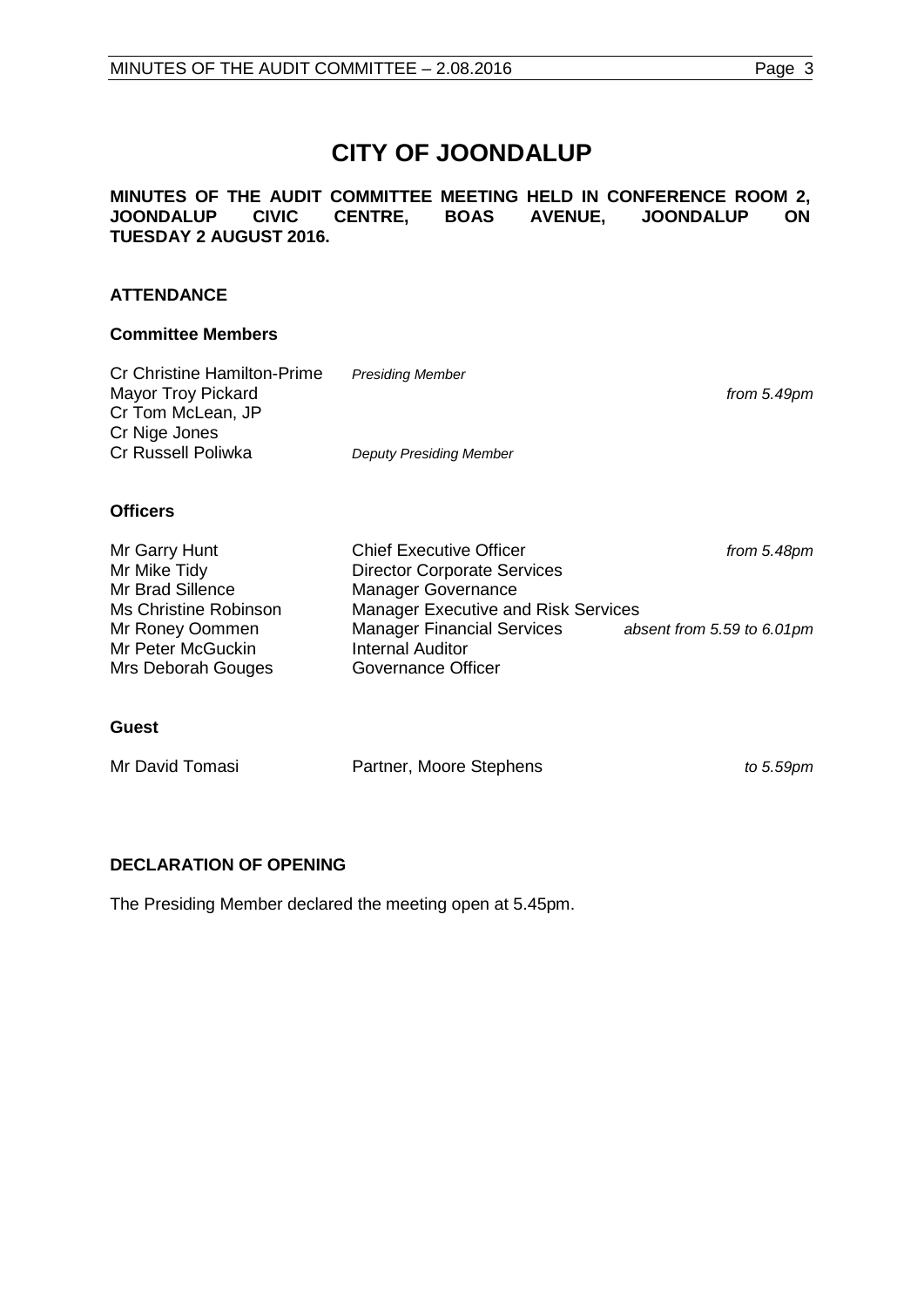#### <span id="page-3-0"></span>**DECLARATIONS OF INTEREST**

#### **Disclosures of Financial/Proximity Interest**

Nil.

#### **Disclosures of interest affecting impartiality**

Elected Members (in accordance with Regulation 11 of the *Local Government [Rules of Conduct] Regulations 2007)* and employees (in accordance with the Code of Conduct) are required to declare any interest that may affect their impartiality in considering a matter. This declaration does not restrict any right to participate in or be present during the decision-making process. The Elected Member/employee is also encouraged to disclose the nature of the interest.

| <b>Name/Position</b>      | Mr Garry Hunt, Chief Executive Officer.                       |  |  |  |
|---------------------------|---------------------------------------------------------------|--|--|--|
| <b>Item No./Subject</b>   | Item 7 - Confidential - Chief Executive Officer's Credit Card |  |  |  |
|                           | Expenditure (January to March 2016).                          |  |  |  |
| <b>Nature of interest</b> | Interest that may affect impartiality.                        |  |  |  |
| <b>Extent of Interest</b> | The Chief Executive Officer is the card holder.               |  |  |  |

#### <span id="page-3-1"></span>**APOLOGIES/LEAVE OF ABSENCE**

#### **Apologies**

Cr Sophie Dwyer. Cr John Logan.

#### **Leave of Absence Previously Approved**

| Cr Liam Gobbert | 29 August to 4 October 2016 inclusive;       |
|-----------------|----------------------------------------------|
| Cr Sophie Dwyer | 11 September to 16 September 2016 inclusive; |
| Cr Sophie Dwyer | 6 November to 11 November 2016 inclusive.    |

#### <span id="page-3-2"></span>**CONFIRMATION OF MINUTES**

#### MINUTES OF THE AUDIT COMMITTEE HELD ON 29 FEBRUARY 2016

**MOVED Cr Poliwka SECONDED Cr McLean that the minutes of the meeting of the Audit Committee held on 29 February 2016 be confirmed as a true and correct record.**

#### **The Motion was Put and CARRIED (4/0)**

**In favour of the Motion:** Crs Hamilton-Prime, Jones, McLean and Poliwka.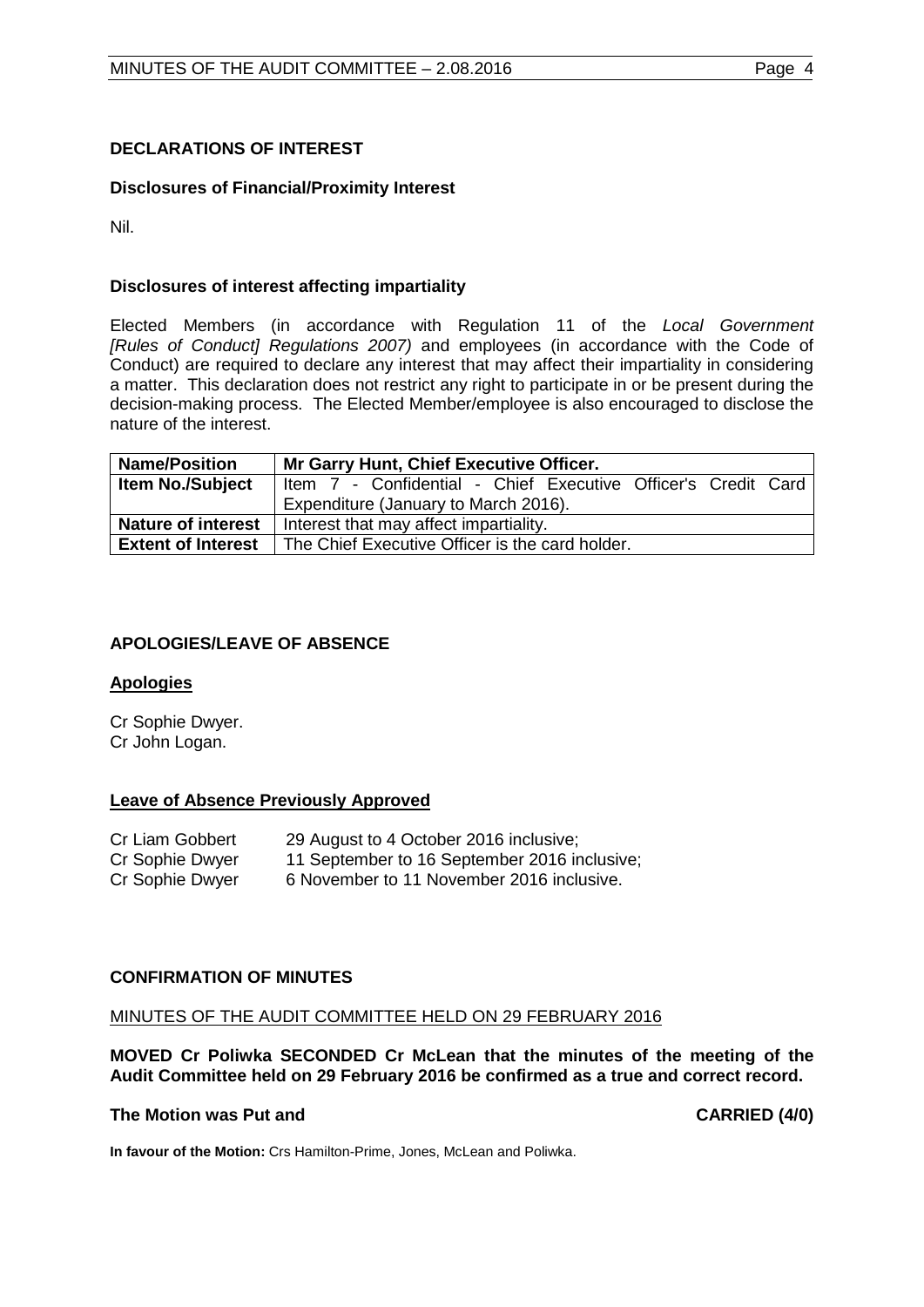#### MINUTES OF THE SPECIAL AUDIT COMMITTEE HELD ON 14 JUNE 2016

#### **MOVED Cr Poliwka SECONDED Cr McLean that the minutes of the special meeting of the Audit Committee held on 14 June 2016 be confirmed as a true and correct record.**

#### **The Motion was Put and CARRIED (4/0)**

**In favour of the Motion:** Crs Hamilton-Prime, Jones, McLean and Poliwka.

### <span id="page-4-0"></span>**ANNOUNCEMENTS BY THE PRESIDING MEMBER WITHOUT DISCUSSION**

Nil.

#### <span id="page-4-1"></span>**IDENTIFICATION OF MATTERS FOR WHICH THE MEETING MAY BE CLOSED TO THE PUBLIC**

In accordance with Clause 5.2 of the City's *Meeting Procedures Local Law 2013*, this meeting was not open to the public.

#### <span id="page-4-2"></span>**PETITIONS AND DEPUTATIONS**

*The Chief Executive Officer entered the room at 5.48pm.* 

*Mayor Pickard entered the room at 5.49pm.* 

A presentation was given by Mr David Tomasi for the following Item:

Item 1 New Auditor – Moore Stephens Perth.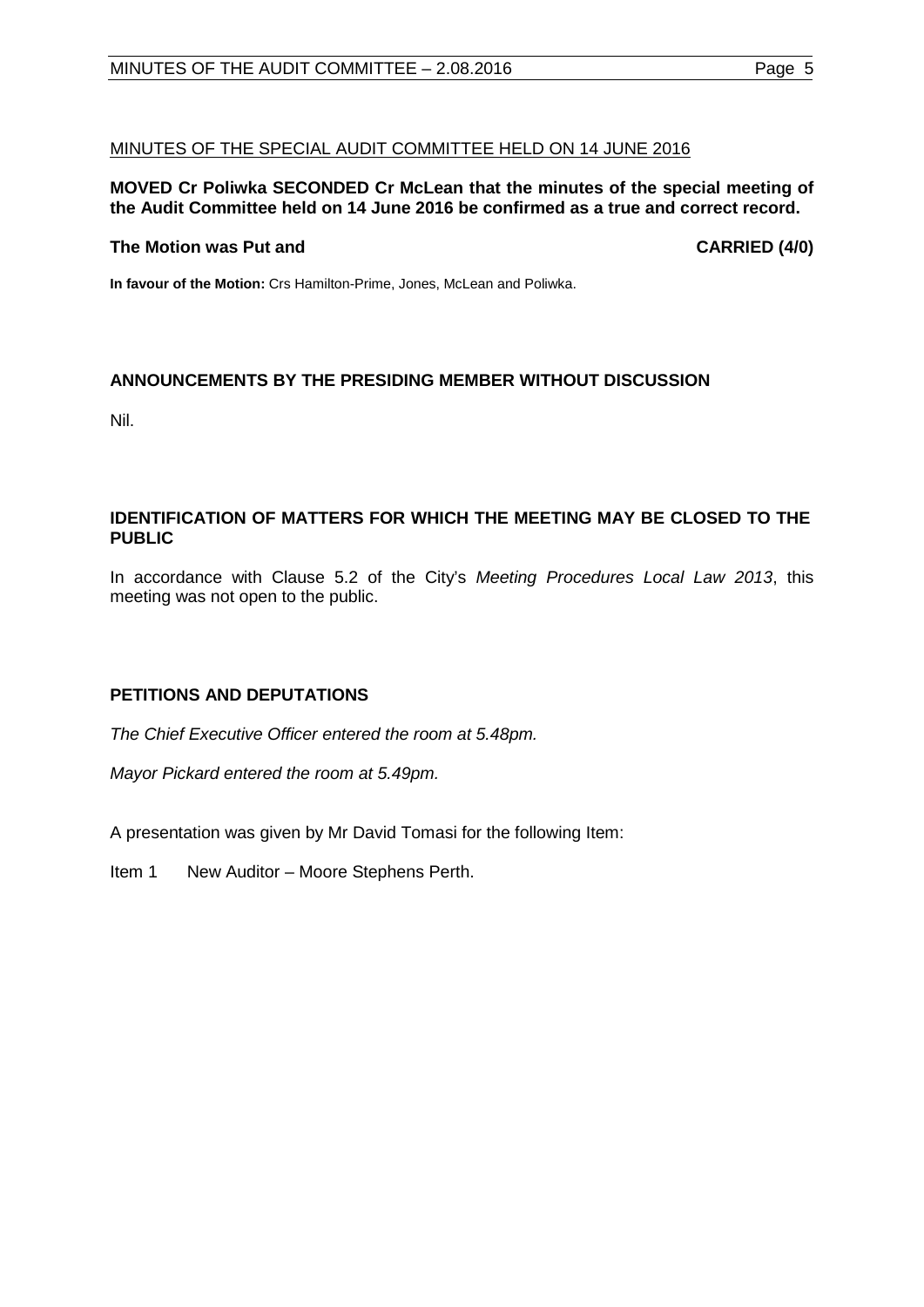<span id="page-5-0"></span>**REPORTS**

<span id="page-5-1"></span>

| <b>ITEM1</b>                          | <b>NEW AUDITOR - MOORE STEPHENS PERTH</b>                                                                                                              |
|---------------------------------------|--------------------------------------------------------------------------------------------------------------------------------------------------------|
| <b>WARD</b>                           | All                                                                                                                                                    |
| <b>RESPONSIBLE</b><br><b>DIRECTOR</b> | Mr Mike Tidy<br><b>Corporate Services</b>                                                                                                              |
| <b>FILE NUMBER</b>                    | 105507, 101515                                                                                                                                         |
| <b>ATTACHMENTS</b>                    | Nil                                                                                                                                                    |
| <b>AUTHORITY / DISCRETION</b>         | Information - includes items provided to Council for<br>information purposes only that do not require a decision of<br>Council (that is for 'noting'). |

#### **PURPOSE**

For the Audit Committee to note the attendance of the newly appointed auditor, Moore Stephens Perth at the Audit Committee meeting to be held on 2 August 2016.

#### **EXECUTIVE SUMMARY**

At its meeting held on 28 June 2016 (CJ104-06/16 refers), Council adopted the recommendation of the Audit Committee and appointed Moore Stephens Perth as the City's auditor with effect from the audit of the 2015-16 financial year for a period of two years, with the option to extend for a further year. The new auditor has been invited to introduce Moore Stephens Perth to the Audit Committee.

*It is therefore recommended that the Audit Committee NOTES the attendance of the auditor Moore Stephens Perth, at the Audit Committee meeting to be held on 2 August 2016.* 

#### **BACKGROUND**

Section 7.2 of the *Local Government Act 1995* requires an auditor appointed by the local government to audit the accounts and annual financial report of the local government. At its meeting held on 28 June 2016 (CJ104-06/16 refers), Council appointed Moore Stephens Perth as the City's auditor for the 2015-16 and 2016-17 financial years, with an option to extend this to the audit of 2017-18.

#### **DETAILS**

The City's previous contract for audit services was with Grant Thornton Pty Ltd. With the expiry of that three-year contract with the conclusion of the 2014-15 audit, the City invited quotes for a new audit services contract in 2016.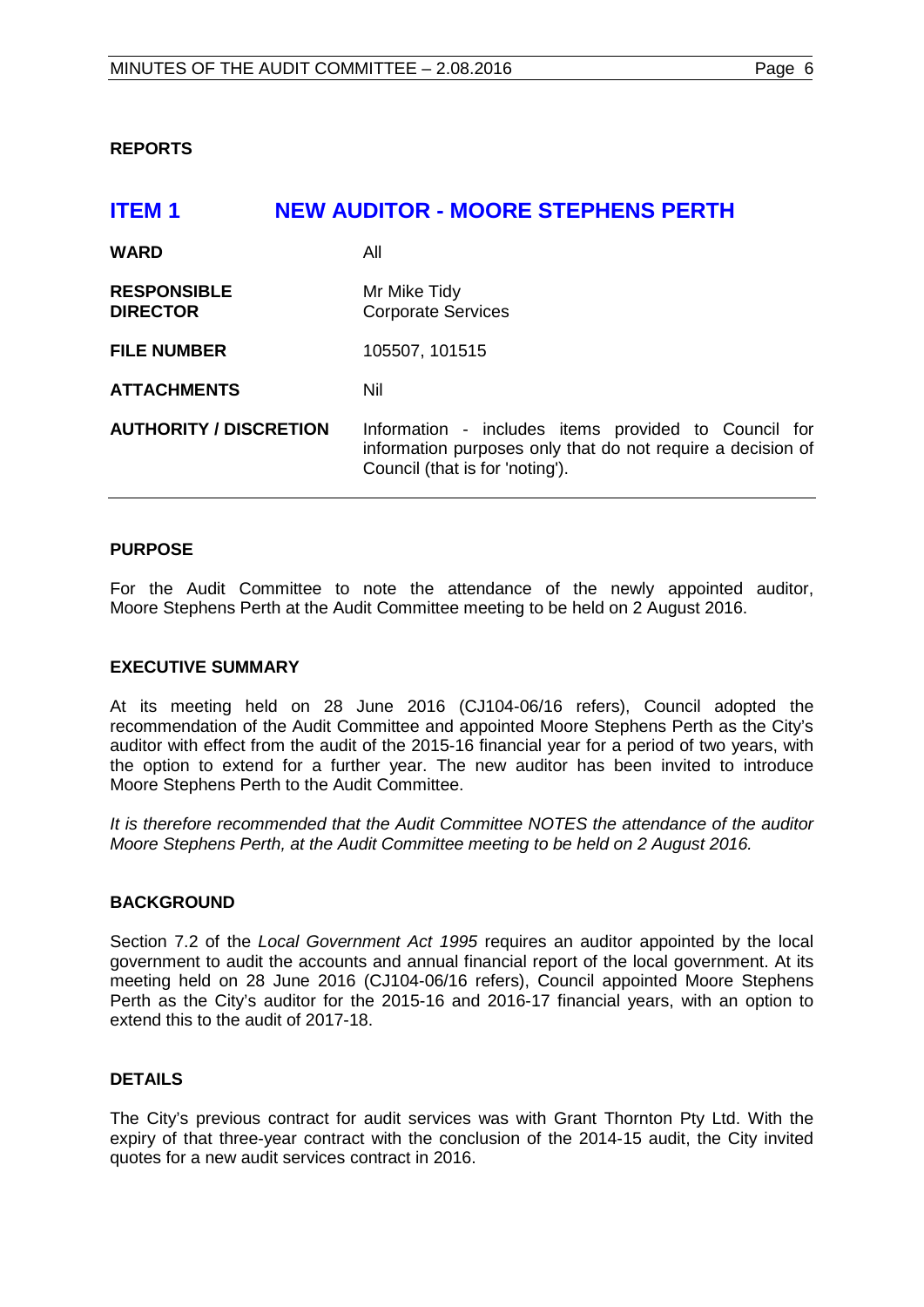Moore Stephens Perth was appointed by Council as the new auditor with effect from the audit of the 2015-16 year for a period of two years (CJ104-06/16 refers). Grant Thornton had been the City's auditor for a number of years prior to this.

It is therefore considered appropriate that Moore Stephens Perth be introduced to the Audit Committee by the partner in charge and have an opportunity to discuss their audit approach with the committee before finalising the audit of the 2015-16 accounts and annual financial report.

The Audit Committee meeting scheduled to be held on 2 August 2016 presents the ideal opportunity for this to take place.

#### **Legislation / Strategic Community Plan / policy implications**

| Legislation                            | Local Government Act 1995.                                                                                      |
|----------------------------------------|-----------------------------------------------------------------------------------------------------------------|
| <b>Strategic Community Plan</b>        |                                                                                                                 |
| <b>Key theme</b>                       | Governance and Leadership.                                                                                      |
| Objective                              | Corporate capacity.                                                                                             |
| <b>Strategic initiative</b>            | Demonstrate accountability through robust reporting that is<br>relevant and easily accessible by the community. |
| <b>Policy</b>                          | Not applicable.                                                                                                 |
| <b>Risk management considerations</b>  |                                                                                                                 |
| Not applicable.                        |                                                                                                                 |
| <b>Financial / budget implications</b> |                                                                                                                 |
| Not applicable.                        |                                                                                                                 |
| <b>Regional significance</b>           |                                                                                                                 |
| Not applicable.                        |                                                                                                                 |
| <b>Sustainability implications</b>     |                                                                                                                 |
| Not applicable.                        |                                                                                                                 |
| <b>Consultation</b>                    |                                                                                                                 |
| Not applicable.                        |                                                                                                                 |
| <b>VOTING REQUIREMENTS</b>             |                                                                                                                 |
| Simple Majority.                       |                                                                                                                 |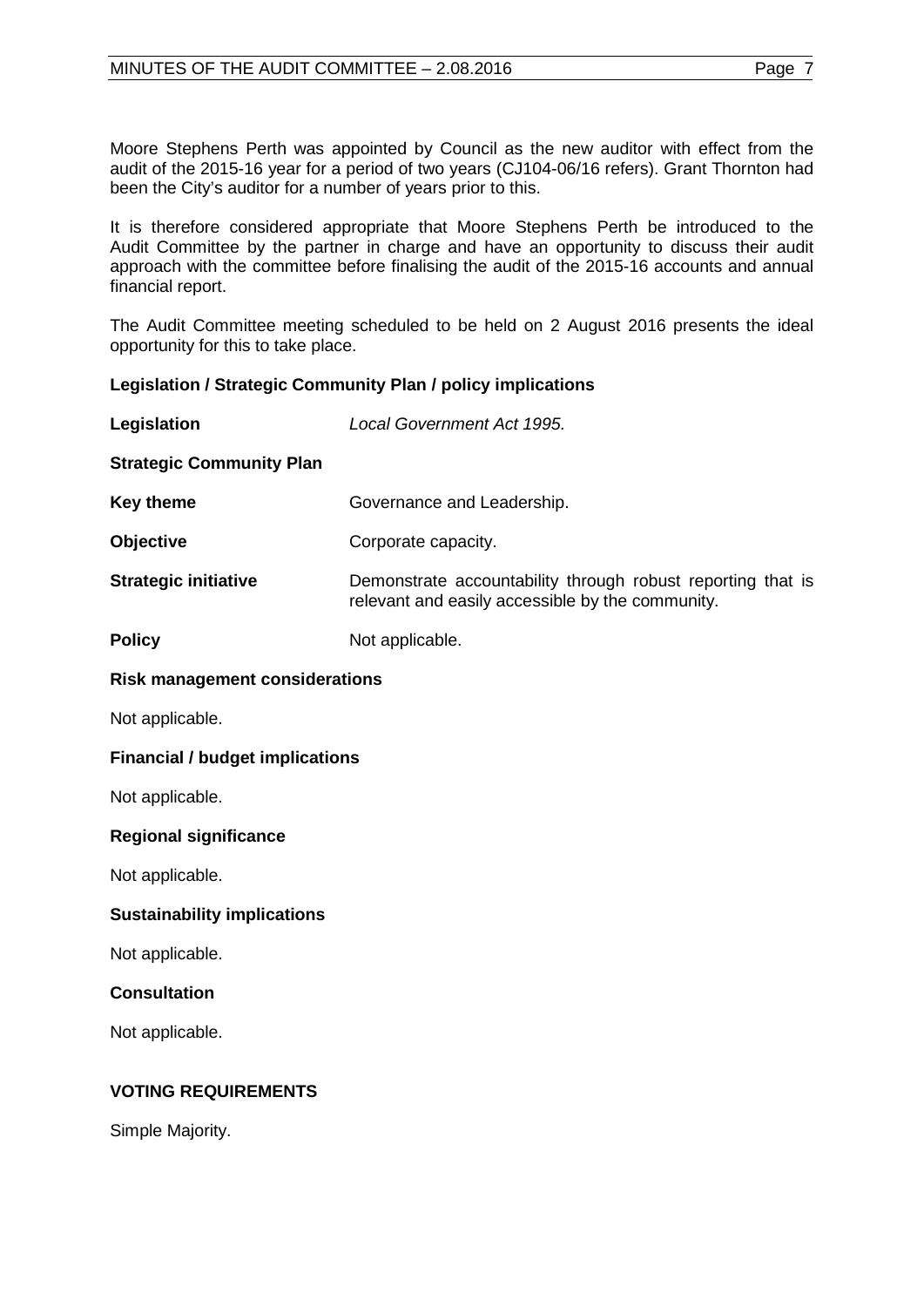#### **MOVED Cr McLean SECONDED Mayor Pickard that the Audit Committee NOTES the attendance of the auditor Moore Stephens Perth, at the Audit Committee meeting to be held on 2 August 2016.**

#### **The Motion was Put and CARRIED (5/0)**

**In favour of the Motion:** Cr Hamilton-Prime, Mayor Pickard, Crs Jones, McLean and Poliwka.

*The Manager Financial Services and Mr David Tomasi left the room at 5.59pm.*

*The Manager Financial Services entered the room at 6.01pm.*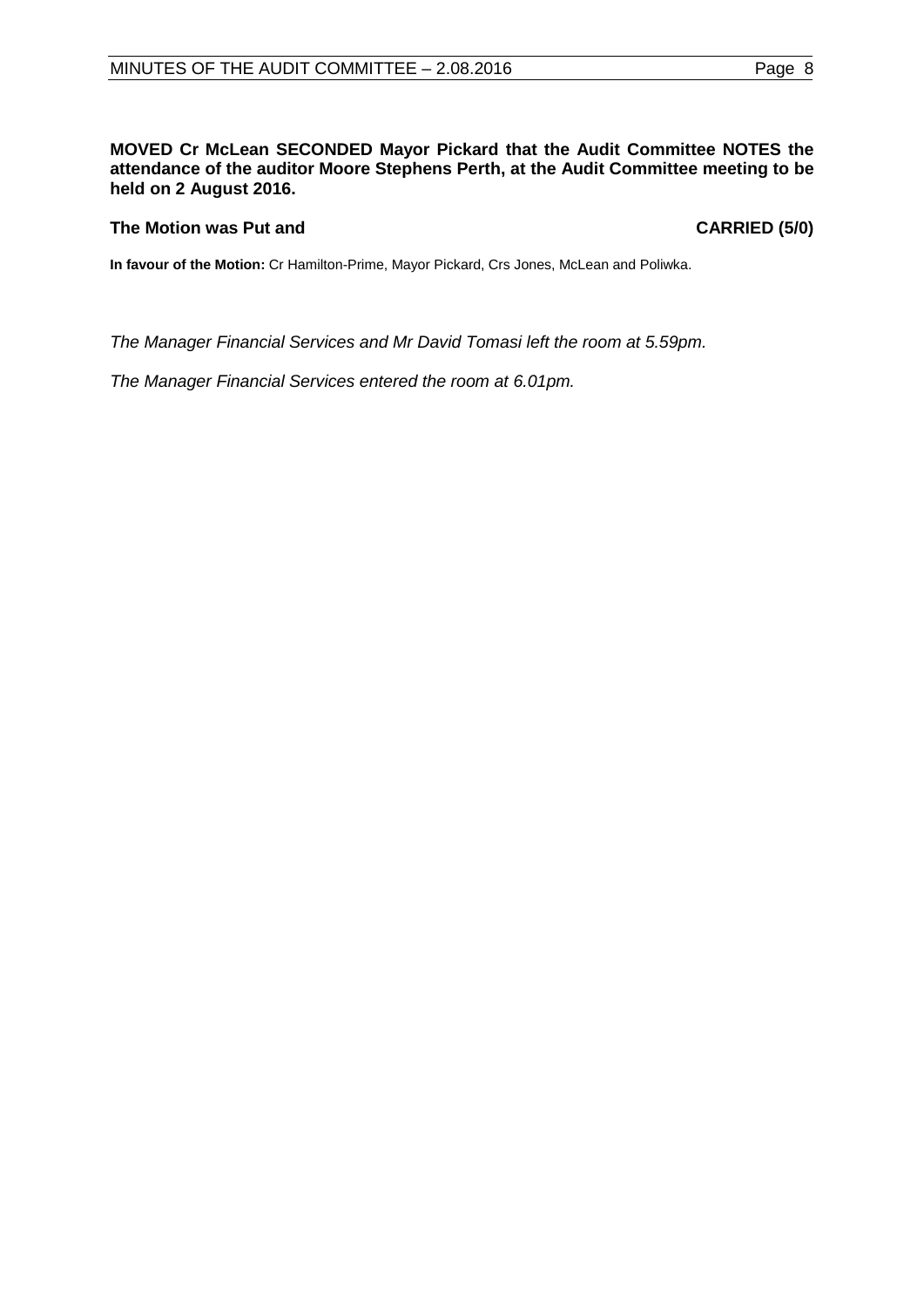## <span id="page-8-0"></span>**ITEM 2 EXECUTIVE AND RISK SERVICES PROGRAM 2016-17**

| <b>WARD</b>                           | All                                                                                                                                                    |                                                |  |  |
|---------------------------------------|--------------------------------------------------------------------------------------------------------------------------------------------------------|------------------------------------------------|--|--|
| <b>RESPONSIBLE</b><br><b>DIRECTOR</b> | Mr Garry Hunt<br>Office of the CEO                                                                                                                     |                                                |  |  |
| <b>FILE NUMBER</b>                    | 49586, 101515                                                                                                                                          |                                                |  |  |
| <b>ATTACHMENTS</b>                    | Attachment 1                                                                                                                                           | Executive and Risk Services Program<br>2016-17 |  |  |
| <b>AUTHORITY / DISCRETION</b>         | Information - includes items provided to Council for<br>information purposes only that do not require a decision of<br>Council (that is for 'noting'). |                                                |  |  |

#### **PURPOSE**

For the Audit Committee to note the *Executive and Risk Services Program 2016-17*, which includes the *Internal Audit Program*.

#### **EXECUTIVE SUMMARY**

The *Executive and Risk Services Program* sets out the program of audits to guide audit activity, the work of the Internal Auditor and other monitoring and reviewing activities to be undertaken.

The *Internal Audit Program* section allows for Chief Executive Officer and other unspecified management requests, specialist advice and investigations. This section is subject to change and modification during the year on the authorisation of the Chief Executive Officer.

*It is therefore recommended that the Audit Committee NOTES the Executive and Risk Services Program for 2016-17 forming Attachment 1 to this Report.*

#### **BACKGROUND**

With the establishment of the Executive and Risk Services Business Unit in July 2013 the City has been repositioning itself in order to gain a better understanding of the risks it is exposed to and develop strategies to combat those risks.

This is due in some part to changes to the reporting regime of the Corruption and Crime Commission and the Public Sector Commission, as well as local government being identified as high risk for fraud and misconduct.

The main services of Executive and Risk Services are as follows:

• *Internal Audit Program* – which provides an independent and objective review of City operations and systems; and provides assurance that risk management, controls and compliance processes are effective.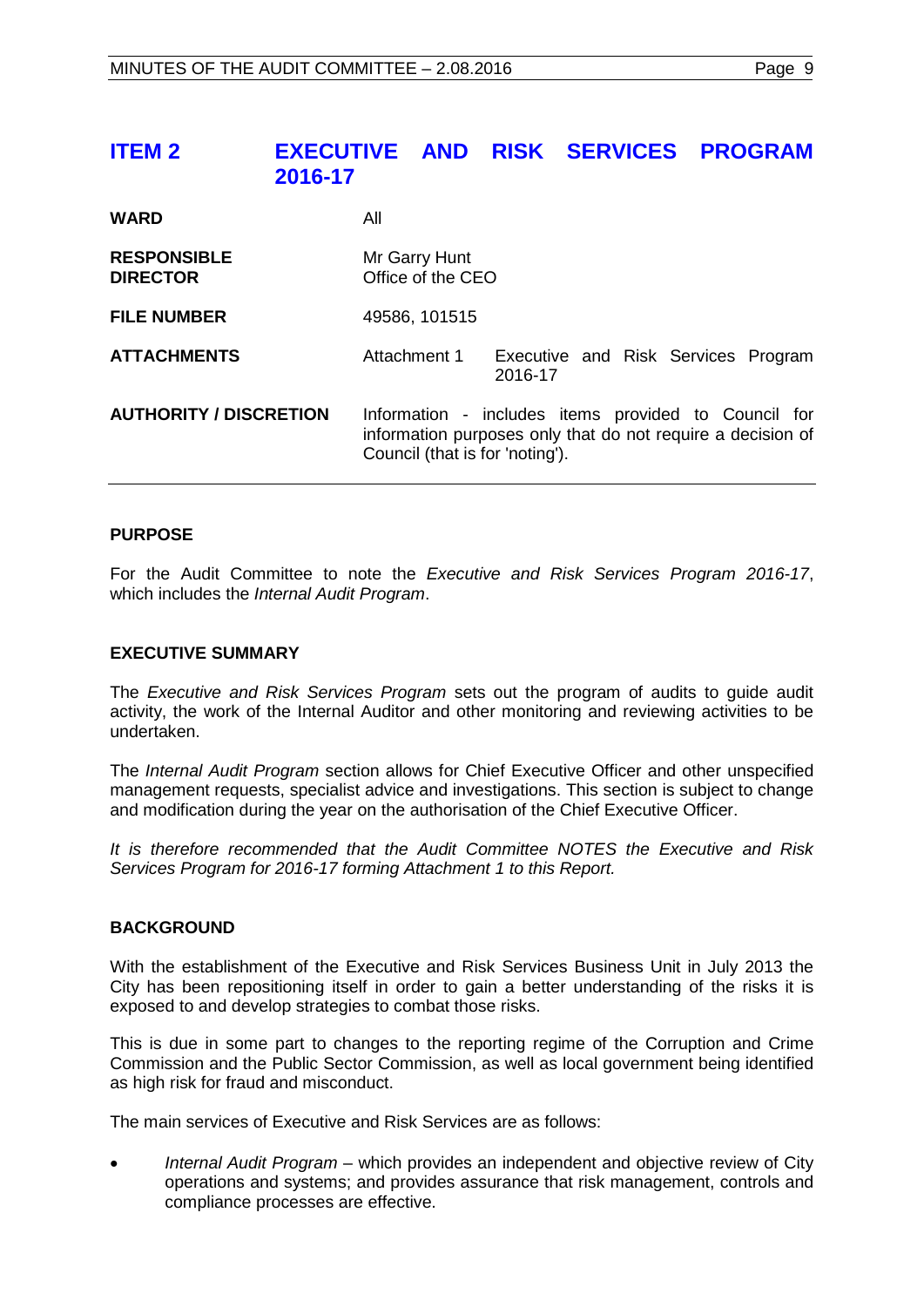• *Service Effectiveness and Efficiency Review Program* – which ensures the integrity of data and information; as well as identifying areas to reduce costs by eliminating and identifying waste and improving efficiency and effectiveness throughout the City's operations.

To further assist with this repositioning, a more targeted and intelligence led approach will be implemented, such as:

- targeted audits and reviews using data analytics to allow for quicker identification and assessment of issues
- evidence based approach to prioritise areas for review
- benefits management process to quantify potential savings for improvement opportunities and monitor benefits post implementation.

#### **DETAILS**

The program incorporates the following areas:

1 *Internal Audit Program* – this sets out the internal audit activity to be carried out by the City's Internal Auditor (who reports directly to the Chief Executive Officer for assigned activities). This section is established in consultation between the Chief Executive Officer and the Internal Auditor and where appropriate includes input from Directors to address areas that present risks to the City's operations.

The main focus for this program will be to prioritise and undertake reviews of the insights of data analytics on procurement and finance data, which is a recommendation from the fraud and misconduct risk assessment. These findings will better prioritise and direct internal audit activities to those areas of operational risk.

2 *Service Effectiveness and Efficiency Review Program* – this sets out the reviews to be carried out by the City's Business Performance Analyst (who reports directly to the Chief Executive Officer for assigned activities). This section is established in consultation between the Chief Executive Officer and the Business Performance Analyst and where appropriate includes input from Directors or Managers to identify areas to reduce costs by eliminating and identifying waste and improving efficiency and effectiveness throughout the City's operations. This program also includes service level monitoring and review, and business/financial/operational analysis to inform risk management decision-making and to provide confidence and integrity of data and/or information.

This program will also prioritise insights of data analytics to help identify operational efficiency and cost saving opportunities, including analysing and evaluating headcount, payroll and spend data.

Both areas are subject to change and modification during the year on the authorisation of the Chief Executive Officer.

3 *Data Analytics Program and Local Government Benchmarking Program* – this will allow for targeted audits and reviews for the *Internal Audit Program* and *Service Effectiveness and Efficiency Review Program*, as well as comparative benchmarking with local governments from Western Australia, New South Wales and New Zealand.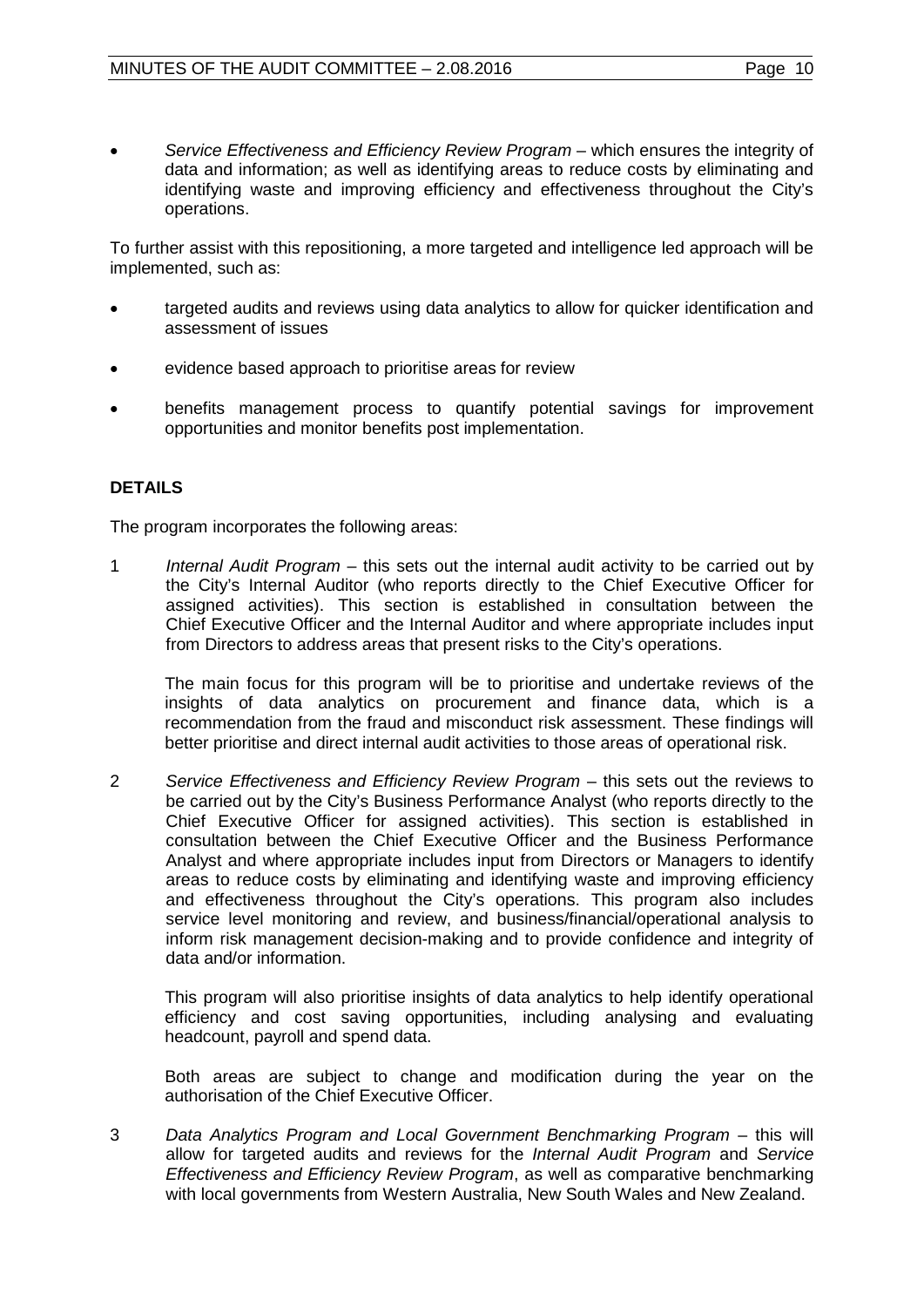4 *Quality Management System* – over the past three years the City has implemented<br>ISO:9001 (Quality Management System) within the Infrastructure Services (Quality Management System) within the Infrastructure Services directorate. The main objective of this system is to enhance the City's commitment to continuous improvement and customer service. An external surveillance audit to maintain certification is currently underway.

Aligning this system to the *Internal Audit Program* and *Service Effectiveness and Efficiency Review Program* will assist to fulfil the *Strategic Community Plan* strategic initiative to continuously strive to improve performance and service delivery across all corporate functions.

#### **Legislation / Strategic Community Plan / policy implications**

| Legislation                     | Regulation 6 of the Local Government<br>(Financial<br>Management) Regulations 1996.<br>Local Government (Audit) Regulations 1996.                                                                                                               |
|---------------------------------|-------------------------------------------------------------------------------------------------------------------------------------------------------------------------------------------------------------------------------------------------|
| <b>Strategic Community Plan</b> |                                                                                                                                                                                                                                                 |
| Key theme                       | Governance and Leadership.                                                                                                                                                                                                                      |
| <b>Objective</b>                | Corporate capacity.                                                                                                                                                                                                                             |
| <b>Strategic initiative</b>     | Demonstrate accountability through robust reporting that<br>$\bullet$<br>is relevant and easily accessible by the community.<br>Continuously strive to improve performance and service<br>$\bullet$<br>delivery across all corporate functions. |
| Key theme                       | <b>Financial Sustainability.</b>                                                                                                                                                                                                                |
| <b>Objective</b>                | Effective management.                                                                                                                                                                                                                           |
| <b>Strategic initiative</b>     | To conduct business in a financially sustainable manner.                                                                                                                                                                                        |
| <b>Policy</b>                   | Not applicable.                                                                                                                                                                                                                                 |

#### **Risk management considerations**

Internal audit is an independent appraisal service, and audit activity is an important element of risk management and a contributor to the mitigation of risk.

Monitoring and reviewing activities will provide evidence of the appropriateness and effectiveness of systems and procedures in regard to risk management, internal control and legislative compliance, as required by the *Local Government (Audit) Regulations 1996*.

Aligning the internal audit and monitoring and reviewing activities to ISO:9001 (Quality Management System) and the data analytics program will also assist with risk mitigation strategies to ensure the City conducts business in a financially sustainable manner.

#### **Financial / budget implications**

Not applicable.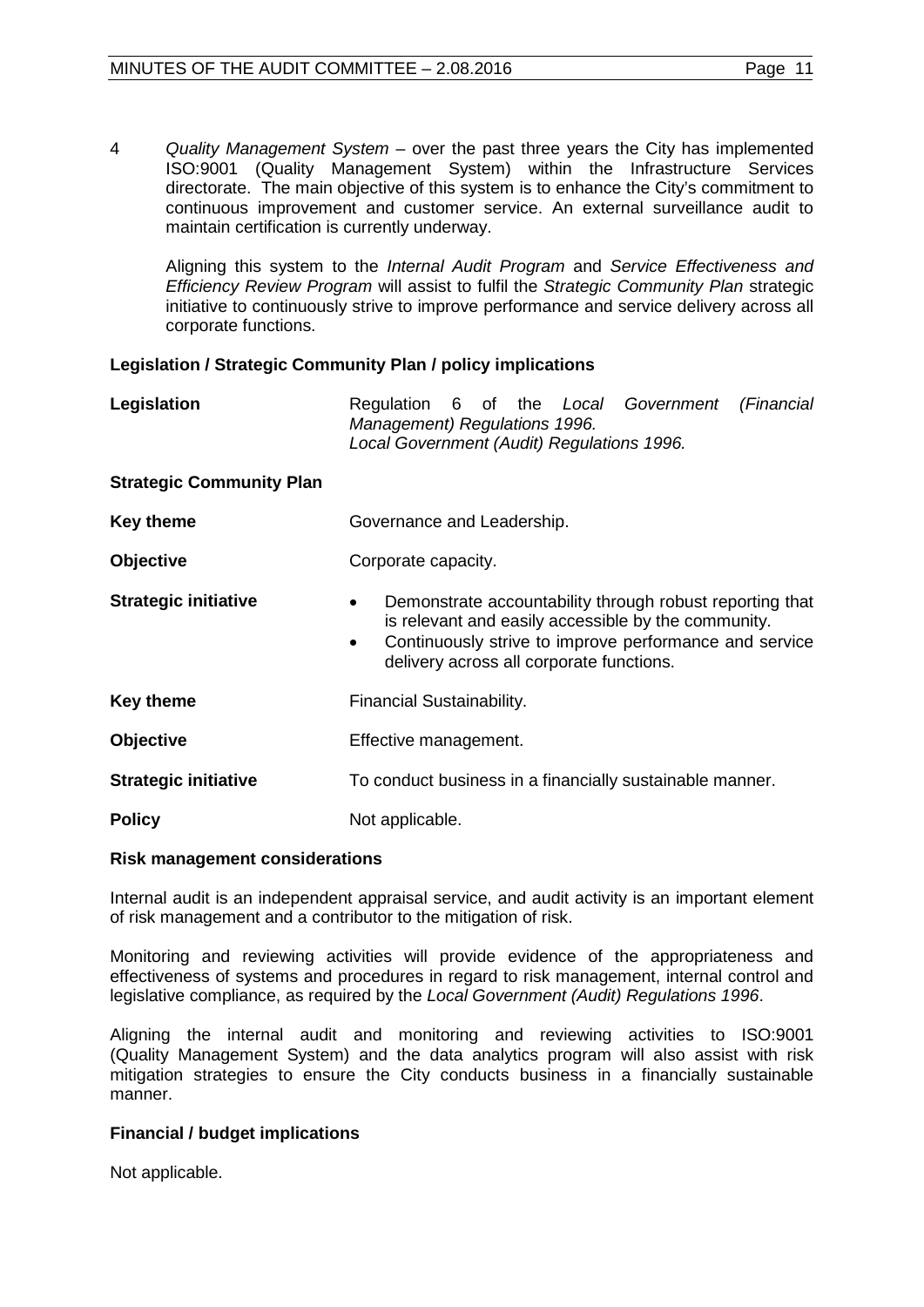#### **Regional significance**

Not applicable.

#### **Sustainability implications**

Not applicable.

#### **Consultation**

Not applicable.

### **COMMENT**

Internal audit activity focuses on areas of risk including financial and non-financial systems and compliance with legislation, regulations, policies and best practice. Recommendation action plans are developed and agreed with management for audit recommendations and follow-ups conducted to ensure that they are implemented as agreed.

The *Service Effectiveness and Efficiency Review Program* focuses on improving efficiency and effectiveness throughout the City's operations and will follow the method of identifying target services, assessing and identifying opportunities, prioritising opportunities and developing recommendations, and monitoring and tracking progress.

Insights gained from the data analytics program will allow for an evidence based approach to prioritise areas for audit and review, as well as assisting to quantity potential savings for improvement/cost saving opportunities.

#### **VOTING REQUIREMENTS**

Simple Majority.

#### **MOVED Cr McLean SECONDED Cr Jones that the Audit Committee NOTES the**  *Executive and Risk Services Program* **for 2016-17 forming Attachment 1 to this Report.**

#### **The Motion was Put and CARRIED (5/0)**

**In favour of the Motion:** Cr Hamilton-Prime, Mayor Pickard, Crs Jones, McLean and Poliwka.

*Appendix 1 refers*

<span id="page-11-0"></span>*[To access this attachment on electronic document, click here:Attach1agnAUDIT160802.pdf](http://www.joondalup.wa.gov.au/files/committees/AUDT/2016/Attach1agnAUDIT160802.pdf)*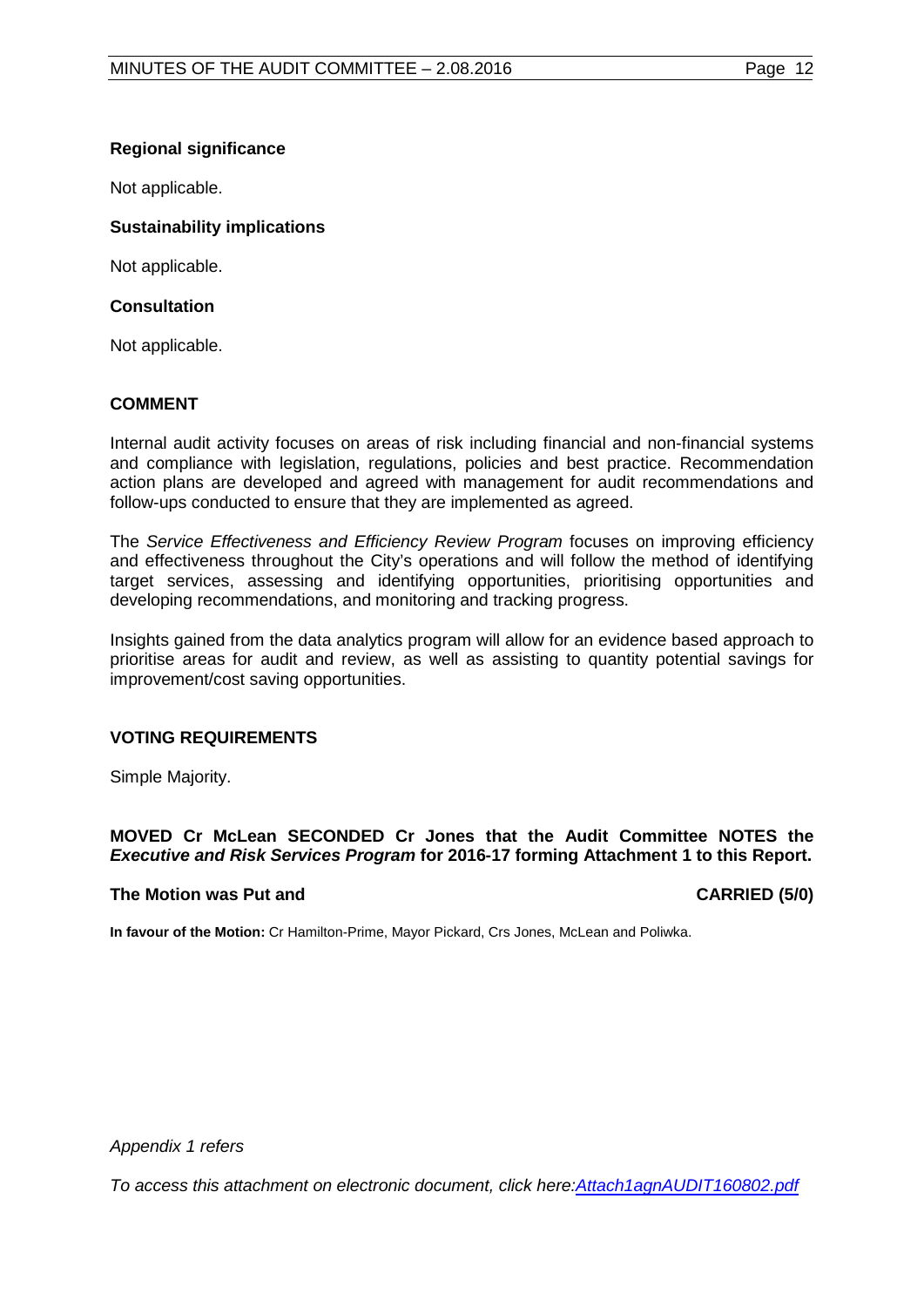# **ITEM 3 CHIEF EXECUTIVE OFFICER'S REVIEW OF SYSTEMS REGARDING RISK MANAGEMENT, I FGISI ATIVE COMPLIANCE**

| <b>WARD</b>                           | All                                                                                                                                                    |
|---------------------------------------|--------------------------------------------------------------------------------------------------------------------------------------------------------|
| <b>RESPONSIBLE</b><br><b>DIRECTOR</b> | Mr Garry Hunt<br>Office of the CEO                                                                                                                     |
| <b>FILE NUMBER</b>                    | 49586, 101515                                                                                                                                          |
| <b>ATTACHMENTS</b>                    | Nil                                                                                                                                                    |
| <b>AUTHORITY / DISCRETION</b>         | Information - includes items provided to Council for<br>information purposes only that do not require a decision of<br>Council (that is for 'noting'). |

#### **PURPOSE**

For Council to note the results of the Chief Executive Officer's review of the appropriateness and effectiveness of the City's systems in regard to risk management, internal control and legislative compliance.

#### **EXECUTIVE SUMMARY**

The *Local Government (Audit) Regulations 1996* require a local government's Chief Executive Officer to review, at least once every two years, the appropriateness and effectiveness of the local government's systems and procedures in regard to risk management, internal control and legislative compliance.

At its meeting held on 2 August 2016 a report was presented to the Audit Committee providing the results of the Chief Executive Officer's review since the last report in October 2014.

*It is therefore recommended that Council NOTES the results of the Chief Executive Officer's review of the appropriateness and effectiveness of the City's systems in regard to risk management, internal control and legislative compliance.*

#### **BACKGROUND**

The *Local Government (Audit) Regulations 1996* prescribe the requirements for local governments in relation to the engagement of auditors, the annual compliance audit return and the functions of the audit committee.

*Regulation 16 – Functions of Audit Committee*

*16 Audit committee, functions of*

*An audit committee -*

*(c) is to review a report given to it by the CEO under regulation 17(3) (the CEO's report) and is to -*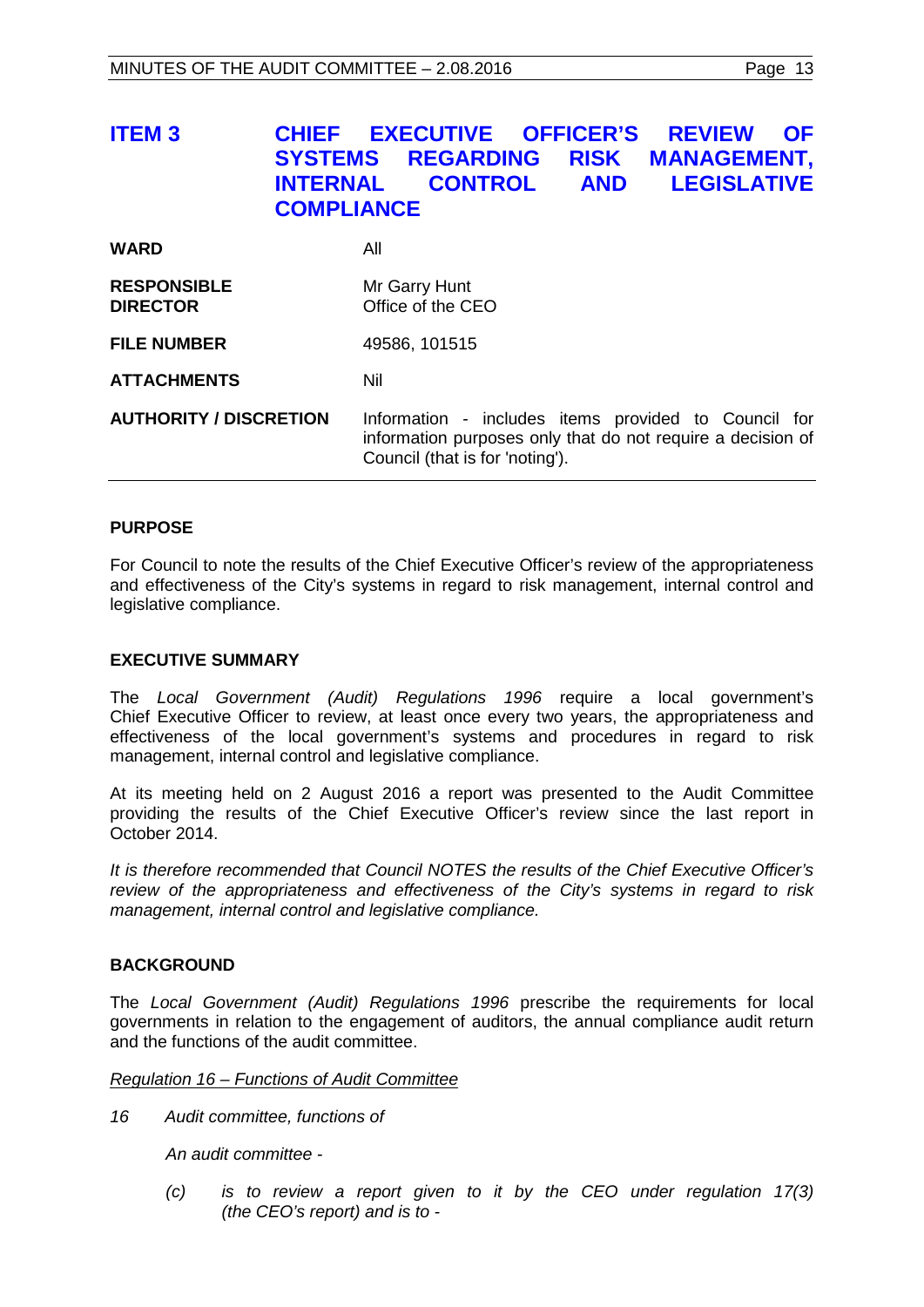- *(i) report to the council the results of that review; and*
- *(ii) give a copy of the CEO's report to the council.*

#### *Regulation 17 – CEO to review certain systems and procedures*

- *17 CEO to review certain systems and procedures*
	- *(1) The CEO is to review the appropriateness and effectiveness of a local government's systems and procedures in relation to -*
		- *(a) risk management; and*
		- *(b) internal controls; and*
		- *(c) legislative compliance.*
	- *(2) The review may relate to any or all of the matters referred to in subregulation (1)(a), (b) and (c), but each of those matters is to be the subject of a review at least once every 2 calendar years.*
	- *(3) The CEO is to report to the audit committee the results of that review.*

This report provides the results of the Chief Executive Officer's review.

### **DETAILS**

The Chief Executive Officer has reviewed the City's systems in relation to risk management, internal control and legislative compliance and considers that they are appropriate and effective.

The City's activities that support risk management, internal control and legislative compliance include informing/quiding documents, taskforces/committees and audits/reviews/ include informing/guiding documents, assessments and are outlined in this report.

#### Informing / Guiding Documents

#### *Risk Management Framework*

The City has had a *Risk Management Framework* in place since January 2009 which was updated and presented to the Audit Committee at its meeting held on 12 August 2013. The framework was endorsed by Council at its meeting held on 24 September 2013 (CJ190-09/13 refers). The framework describes the principles of risk management and details the roles and responsibilities of risk management from the Audit Committee to individual employees. The framework includes a risk level matrix and criteria for assessing risks in terms of likelihood and consequences. The Internal Auditor reviews the framework on an annual basis to ensure it is current and reflects the latest Australian Standards. The framework was last updated in October 2014 and the 2015 review did not require any changes.

#### *Risk Management Policy*

The City has had a *Risk Management Policy* in place since being adopted by Council at its meeting held on 24 September 2013 (CJ190-09/13 refers) which states the objectives for, and commitment to, risk management. The policy is designed to align with this and make a statement on the City's objectives, approach and commitment to effective risk management across all its operations. The policy includes the following statement: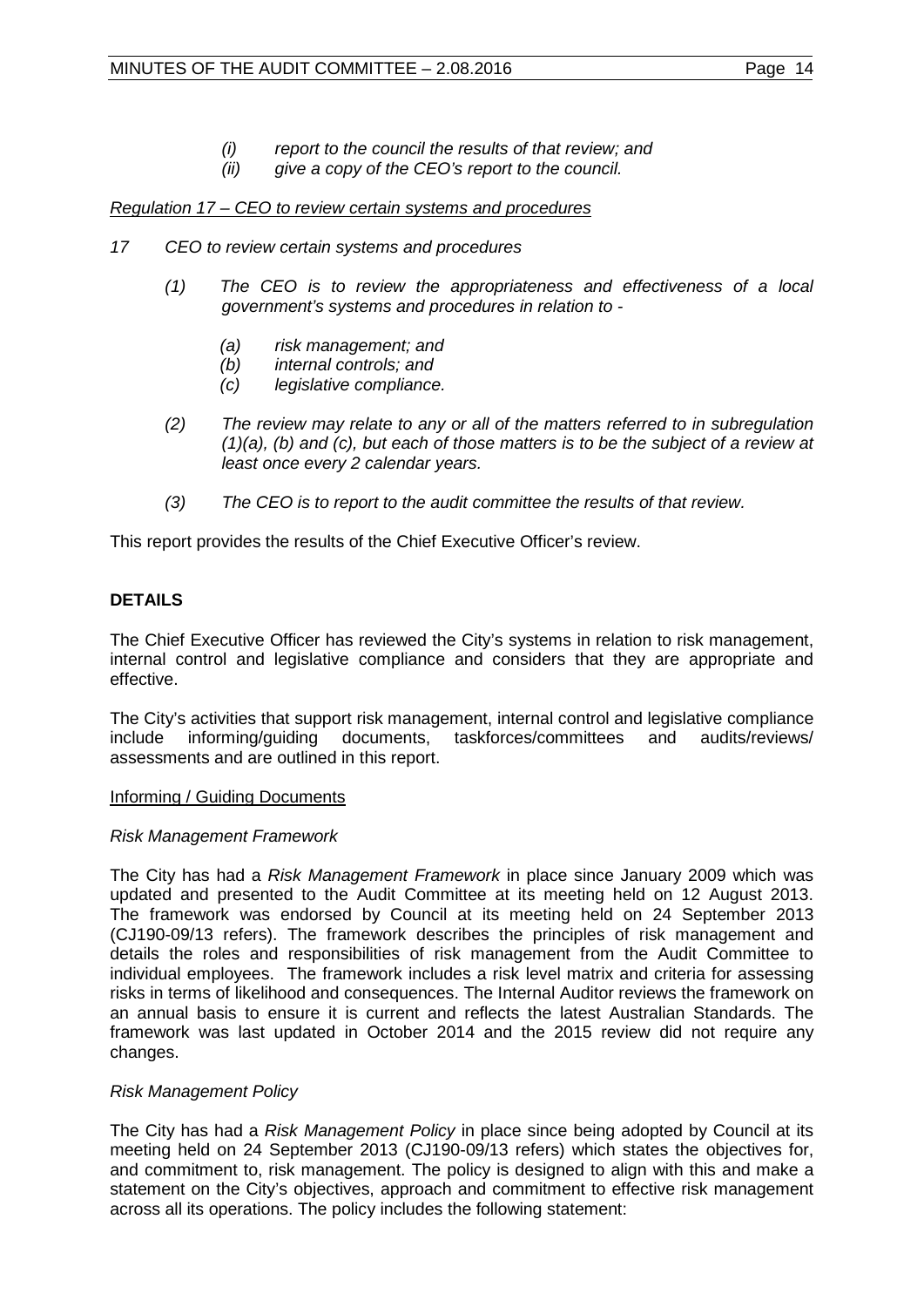#### MINUTES OF THE AUDIT COMMITTEE – 2.08.2016 Page 15

*"The City is committed to ensuring that effective risk management remains central to all its operations while delivering a wide and diverse range of services to its residents and visitors.* The management of risk is the responsibility of everyone and should be an integral part of *organisational culture and be reflected in the various policies, protocols, systems and processes used to ensure efficient and effective service delivery. The Risk Management Framework will reflect good practice and sound corporate governance and be consistent with AS/NZS ISO 31000:2009 Risk management – Principles and guidelines."*

The draft policy was presented to the Audit Committee at its meeting held on 12 August 2013 prior to being adopted by Council.

The policy has not been reviewed since being adopted by Council at its meeting held on 24 September 2013. As there was no need to change the *Risk Management Framework* following the 2015 review, it was determined that the policy did not need to be reviewed.

#### *Corporate Risk Register*

The City has developed a *Corporate Risk Register* which captures risks that may prevent the achievement of the City's key strategic objectives and major systems and projects. The register includes financial and non-financial systems and helps ensure compliance with key legislation, details key current controls and identifies new controls to reduce risks. The register is an important element of risk management that assists the City in capturing and recording risks that threaten the major systems and the delivery of major projects.

The register was presented to the Audit Committee at its meeting held on 10 March 2014 and endorsed by Council at its meeting held on 18 March 2014 (CJ044-03/14 refers). The register is continually monitored by Executive and Risk Services and updated on a quarterly basis to ensure agreed actions are implemented and that new and emerging risks are captured. The register is currently being updated to better define strategic and operational risks and will be presented to the Audit Committee following review by the City's internal Risk Management Taskforce in June 2016.

#### *Business Unit Risk Registers*

Each business unit develops their own risk register as part of the annual business planning process. The risk registers identify, assess and describe control actions for risks that affect the operation and delivery of services by that business unit to internal and external stakeholders.

#### *Emergency Management Risk Register*

Local government has statutory obligations for emergency management and the risk register is essential to identify risks, their severity and to identify the agencies responsible for mitigation of the risk. The City developed an *Emergency Management Risk Register* in conjunction with the Western Australian Local Government Association which identifies the actions that should be instigated to reduce the probability and potential impact of the identified risks. The register was presented to the Audit Committee on 18 March 2013 prior to being submitted to the Local Emergency Management Committee.

A review is currently scheduled for the first half of 2016-17.

#### *Business Continuity Plan*

The City's current plan was developed and tested in conjunction with Local Government Insurance Services during 2012 and 2013 to ensure the City can prepare for, and continue to operate after an incident or crisis. This plan is a significant component of the City's overall management of risk and increases the City's recovery capabilities ensuring decisions are made quickly minimising financial, environmental and reputational impacts.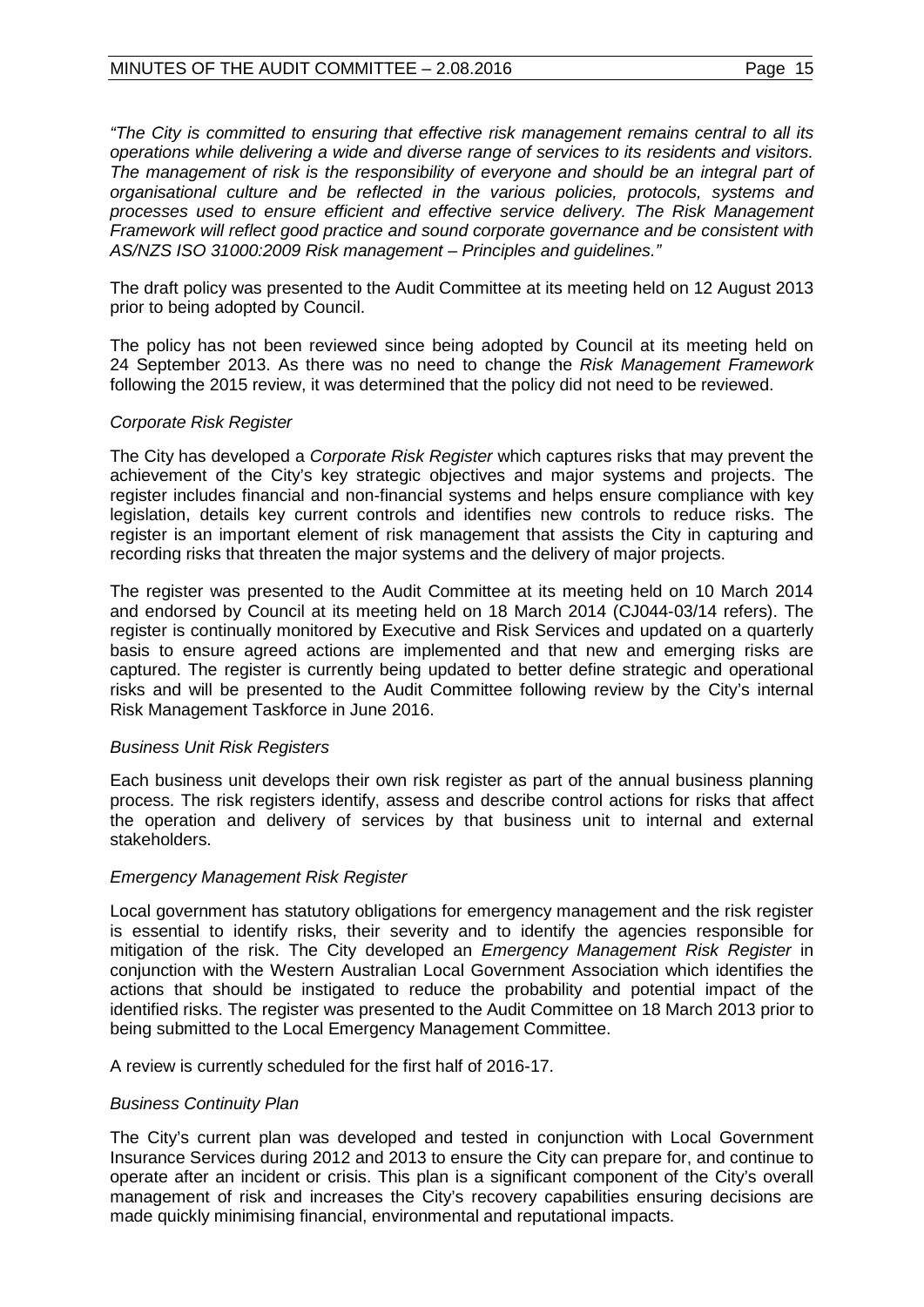Directorate Plans are scheduled for annual reviews to be completed by 31 October each year. The *Consolidated Business Continuity Plan* is currently being reviewed and updated in readiness for a desktop exercise scheduled to occur by 31 December 2016.

#### *Purchasing Policy*

The City's *Purchasing Policy*, adopted by Council at its meeting held on 15 July 2014 (CJ126-07/14 refers), was reviewed in light of legislative changes to the *Local Government (Functions and General) Regulations 1996* that took effect on 1 October 2015.

In 2015, the WA Department of Local Government and Communities introduced a number of amendments to the *Local Government (Functions and General) Regulations 1996*. Changes to Part 4 – Provision of goods and services necessitated a corresponding review of the City's *Purchasing Policy* and identified a number of changes required for the City to comply with the revised legislation. Key changes include amendments to regulations 11, 11A, 12, 14, 15, 16, 17, 18, 21 as well as the introduction of regulation 21A and regulations 24AA to 24AJ (as division 3 to Part 4). The City also identified some additional improvements to the policy.

The amendments were necessary to bring the City's *Purchasing Policy* in line with the revised legislation. While the policy could have been retained in its current form without giving effect to the legislative updates, the City would have been unable to make use of either the increased tender threshold or the provision for establishment of pre-qualified supplier panels as set out in the amended legislation. This could have resulted in on-going operational inefficiencies and higher use of resources.

The policy's objective remains the same – *to outline the City's commitment and approach to achieving value for money in an equitable and transparent manner when purchasing goods and services*, as does its statement – *The City is committed to developing and maintaining purchasing systems and practices that ensure goods and services are obtained in an equitable and transparent manner that complies with applicable legislation and delivers value for money.*

#### *Purchasing Protocols*

The City's purchasing practices must be carried out in compliance with the following Purchasing Protocols, which were also updated in line with the amendments to the City's *Purchasing Policy*:

- Purchasing of Goods and Services.
- Tenders for Providing Goods and Services.
- Quotations for Providing Goods and Services.
- Purchasing Goods and Services under Panel Contracts.

#### *Compliance Calender*

A compliance calendar has been in place since July 2014 which outlines the City's obligations for statutory reporting, legislative compliance or formal submissions that is required under various legislative provisions.

#### Taskforces and Committees

#### *Risk Management Taskforce*

The City has in place a Risk Management Taskforce that meets on a quarterly basis to discuss major risk issues that may arise within the City. The membership includes the Chief Executive Officer, Director Corporate Services, Director Infrastructure Services, Manager Executive and Risk Services, Internal Auditor and various other City officers.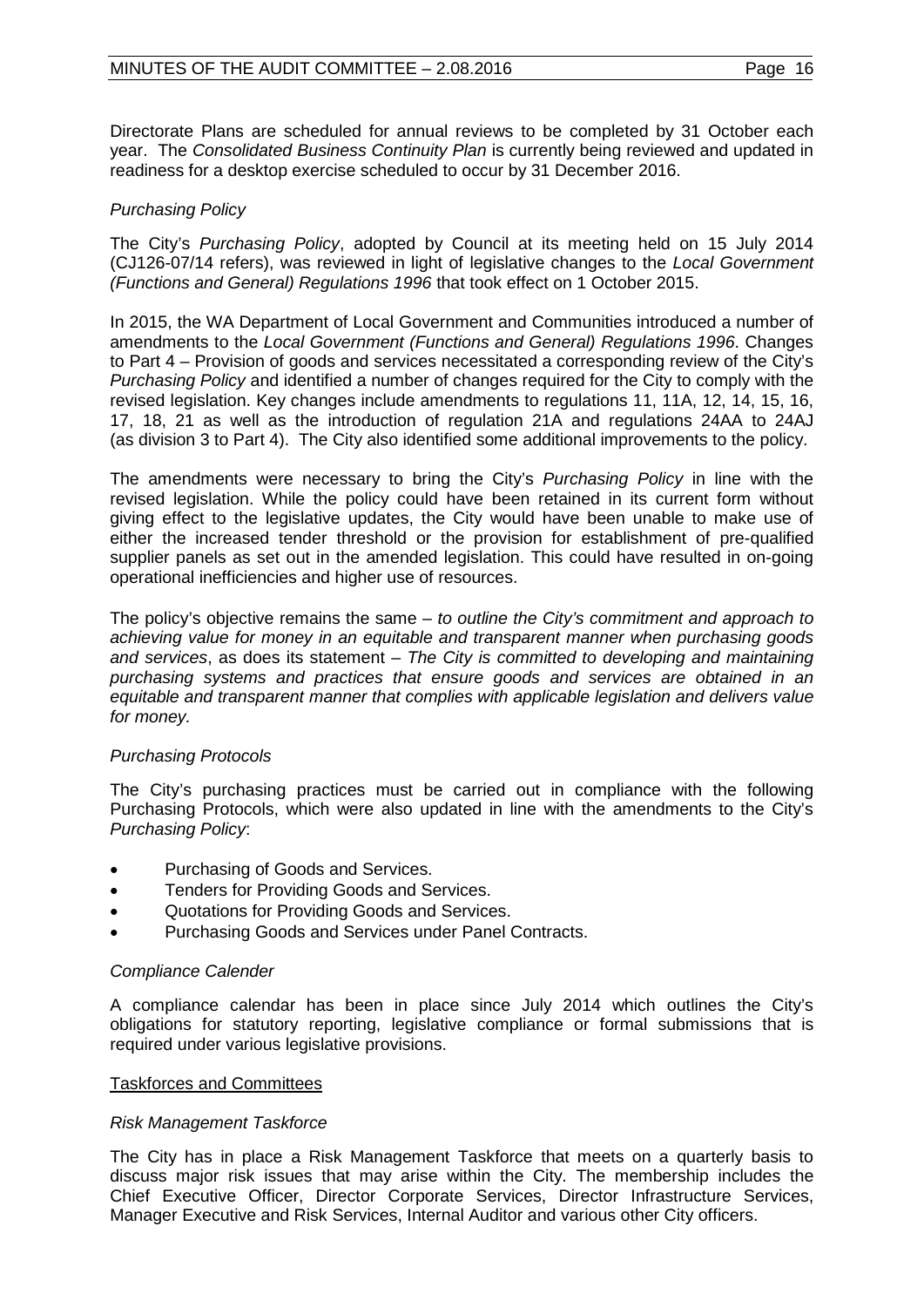The Terms of Reference were updated in February 2016 and include the following:

- Review and provide advice on the adherence to and corporate reporting of the *Risk Management Policy, Framework* and *Corporate Risk Register* (including protocols, procedures and processes).
- Review the *Business Continuity Plan* and ensure that it is tested on a regular basis.
- Undertake peer review (particularly impact and consequences) of major projects and new initiatives (valued over \$2 million) and policy / strategy initiatives prior to being presented to Council.
- Examine, investigate, review and/or make recommendations on any other matter pertaining to the risk management of the City referred to it by the Chief Executive Officer.
- Consider any reports of the Health and Safety Committees (inside staff and outside staff) and Emergency Planning Committee, as well as providing guidance and direction on repetitive / reoccurring matters or any high level matters that require intervention.
- Review the terms of reference of the Health and Safety Committees and the Emergency Planning Committee.
- Consider the requirements for the awareness and understanding of corporate risk identification and its management.

#### *Financial Review Taskforce*

The Financial Review Taskforce has a clear focus on best practice financial management and the future financial sustainability of the City. Permanent agenda items include salaries and wages, capital expenditure, fleet and plant replacement, maintenance operation expenditure, capital works program and purchasing compliance.

The membership includes the Director Corporate Services, Director Infrastructure Services, Director Governance and Strategy, Manager Financial Services and Internal Auditor. The Chief Executive Officer is an ex-officio member. Managers and financial officers responsible for those agenda items listed above also attend to provide clarification on issues raised.

#### *Audit Committee*

The role of the Audit Committee is to provide guidance and assistance to Council as to:

- the carrying out of functions in relation to audits under the *Local Government Act 1995*
- the development of a process used to select and appoint a person to be the City's auditor
- matters to be audited and the scope of audits
- the carrying out of functions relating to other audits and other matters related to financial management
- the review, the appropriateness and effectiveness of the City's systems and procedures in relation to: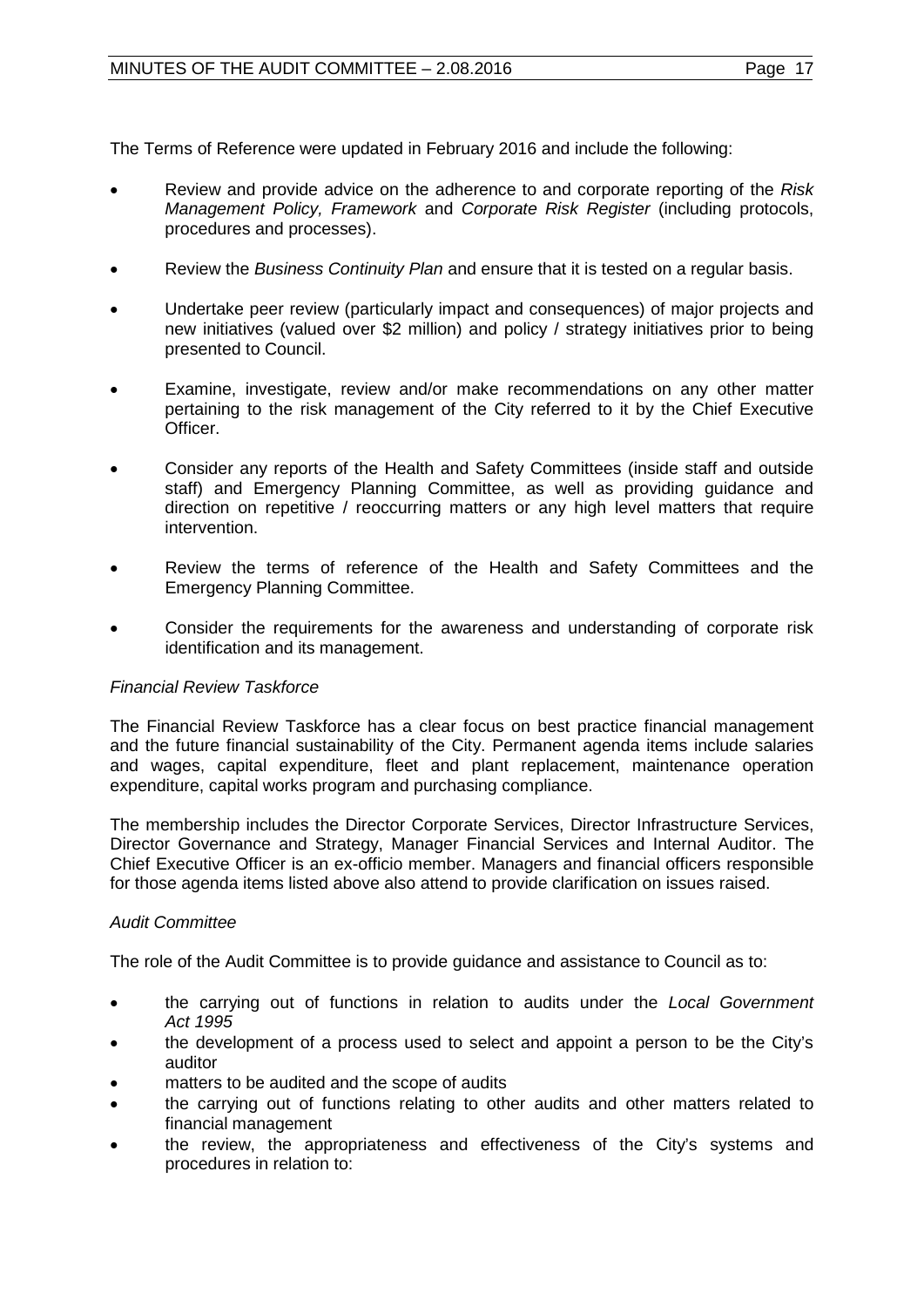- risk management
- internal control
- legislative compliance
- internal and external audit reporting

The membership of the committee consists of six Elected Members with deputies, as well as a Presiding Member and Deputy Presiding Member.

#### Audits / Reviews / Assessments

#### *Executive and Risk Services Program*

The *Executive and Risk Services Program* sets out the program of audits to guide audit activity and other monitoring and reviewing activities to be undertaken and is presented annually to the Audit Committee.

The program incorporates the following areas:

- The *Internal Audit Program* sets out the internal audit activity to be carried out by the City's Internal Auditor (who reports directly to the Chief Executive Officer for assigned activities).The *Internal Audit Program* is established in consultation between the Chief Executive Officer and the Internal Auditor and where appropriate includes input from Directors to address areas that present risks to the City's operations. Internal audit is an independent appraisal service, and audit activity is an important element of risk management and a contributor to the mitigation of risk. The *Internal Audit Program* and relevant audits are also reviewed by an external auditor as part of the annual financial audit.
- The *Service Effectiveness and Efficiency Review Program* sets out the reviews to be carried out by the City's Business Performance Analyst (who reports directly to the Chief Executive Officer for assigned activities). The program is established in consultation between the Chief Executive Officer and the Business Performance Analyst and where appropriate includes input from Directors or Managers. This program includes service level monitoring and review. and program includes service level monitoring and review, and business/financial/operational analysis to inform risk management decision making and to provide confidence and integrity of data and/or information.

Audits and reviews that have been completed or are currently being undertaken since October 2014 include the following:

- Gift registers and annual returns.
- Corporate trade cards and credit cards.
- Risk management plans for major City events.
- Emergency management plan for Craigie Leisure Centre.
- Emergency relief funding.
- Fraud and misconduct risk assessment.
- Compliance with Payment Card Industry Data Security Standard.
- Integrity of Financial Models.

#### *Fraud and Misconduct Risk Assessment*

In June 2015 KPMG finalised a fraud and misconduct risk assessment into the City's procurement practices. This assessment identified gaps in the current internal controls for which mechanisms have either been fully implemented or are in progress to further reduce risks in this area.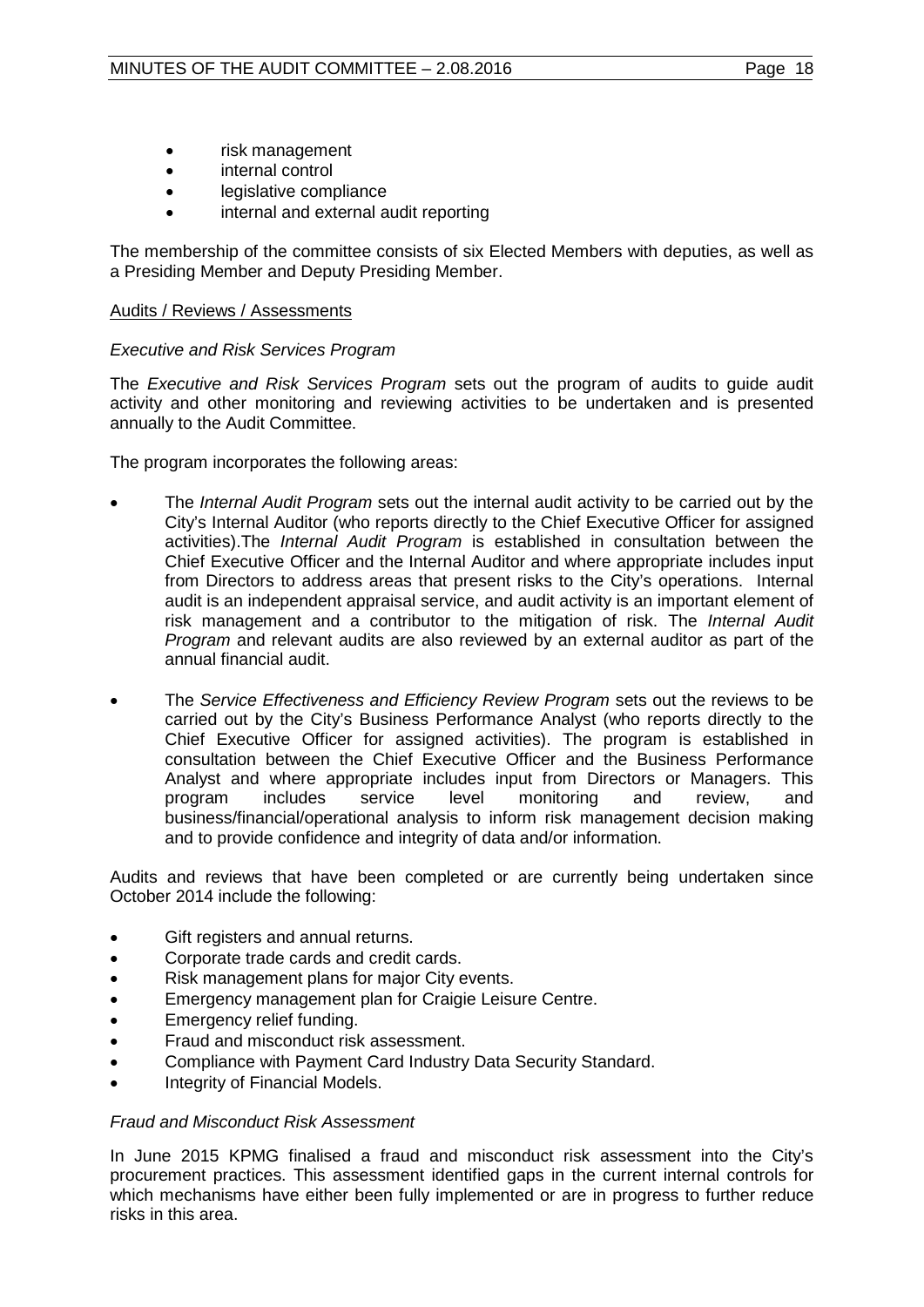#### *Compliance Audit Return*

The City continues to complete the annual Compliance Audit Return and submit it to the Department of Local Government and Communities by the required deadline. The return focuses on key areas of legislation and the City has consistently demonstrated a high level of compliance.

#### *External Audit Services*

Annual financial audit – as required by section 7.2 of the *Local Government Act 1995*, the City appointed Grant Thornton to audit its accounts and annual financial report for a three year period (Audit Services 2012-13 to 2014-15). Grant Thornton is a well-established audit firm with significant industry experience and the capacity to provide the services to the City. At the expiry of this contract period, Moore Stephens Perth was appointed for a period of two years with an option for a further one year. Moore Stephens Perth is also a well-established audit firm with significant industry experience and has the proven capability to conduct the City's audit.

Four yearly review of financial management systems – as required by Regulation 5(2)(c) of the *Local Government (Financial Management) Regulations 1996,* the City appointed Deloitte Touche Tohmatsu in 2014 to undertake the review, which concluded:

*"In relation to the nine key financial management functions included in the scope of the assignment, the City appears to have consistently maintained relevant protocols, policies, processes and procedures, which are fundamentally the same as those last assessed in 2010, except for the further enhancements noted at Section 3 of this Report."* 

The report identified further opportunities for strengthening the internal control environment and made a number of recommendations, which have already been actioned or are currently in progress.

#### *Public Sector Commission Integrity and Conduct Survey*

Under the revised *Corruption, Crime and Misconduct Act 2003* the Public Sector Commission monitors and reports to Parliament on behavioural trends and activities undertaken by public authorities to respond effectively to and prevent misconduct. In addition, section 22 of the *Public Interest Disclosure Act 2003* requires the Public Sector Commissioner to report annually to Parliament on the compliance of public authorities with this Act.

In July 2015 the City completed a public interest disclosure survey which also included details on integrity and ethical conduct. This has now been replaced by the Integrity and Conduct Survey and is currently being completed by the City. The information gathered from these surveys enables the Public Sector Commission to develop strategies to help prevent misconduct in accordance with the *Corruption, Crime and Misconduct Act 2003.*

#### **Legislation / Strategic Community Plan / policy implications**

| Legislation                     | Local Government (Audit) Regulations 1996. |  |  |
|---------------------------------|--------------------------------------------|--|--|
| <b>Strategic Community Plan</b> |                                            |  |  |
| <b>Key theme</b>                | Governance and Leadership.                 |  |  |
| <b>Objective</b>                | Corporate capacity.                        |  |  |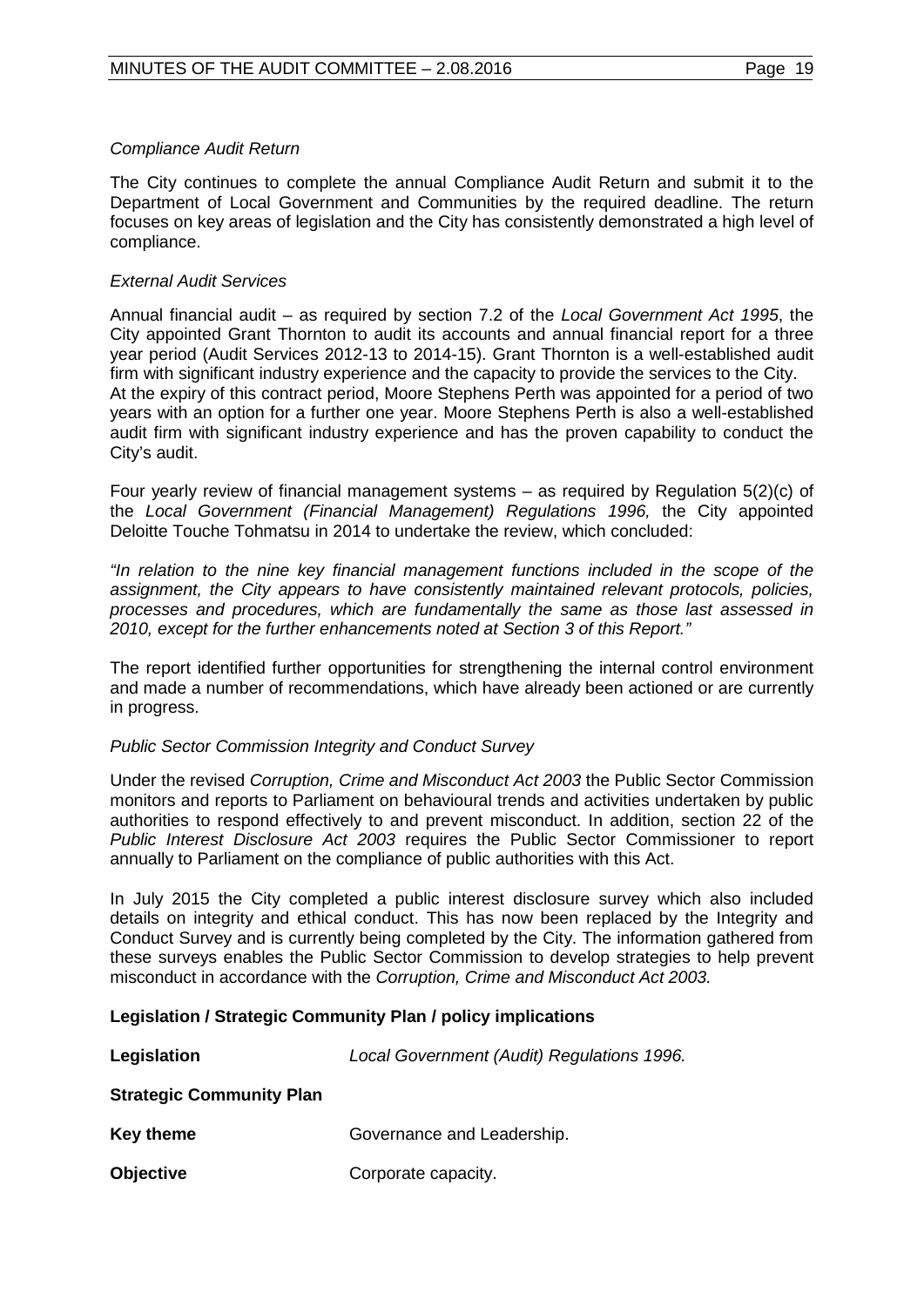- **Strategic initiative Demonstrate accountability through robust reporting** that is relevant and easily accessible by the community.
	- Continuously strive to improve performance and service delivery across all corporate functions.

**Policy** Not applicable.

#### **Risk management considerations**

The *Local Government (Audit) Regulations 1996* enhance the reporting of the City's approach to risk management, internal controls and legislative compliance with increased transparency and involvement for Elected Members.

#### **Financial / budget implications**

Not applicable.

#### **Regional significance**

Not applicable.

#### **Sustainability implications**

Not applicable.

#### **Consultation**

Not applicable.

#### **COMMENT**

With the establishment of the Executive and Risk Services business unit in July 2013, the City has been repositioning itself in order to gain a better understanding of the risks it is exposed to and develop strategies to combat those risks.

The City continues to review and improve its systems to ensure effective monitoring of risk management programs, the maintenance of sound internal controls, and that a strong attitude towards legislative compliance persists.

#### **VOTING REQUIREMENTS**

Simple Majority.

**MOVED Cr Poliwka SECONDED Cr McLean that Council NOTES the results of the Chief Executive Officer's review of the appropriateness and effectiveness of the City's systems in regard to risk management, internal control and legislative compliance***.*

#### **The Motion was Put and CARRIED (5/0)**

<span id="page-19-0"></span>**In favour of the Motion:** Cr Hamilton-Prime, Mayor Pickard, Crs Jones, McLean and Poliwka.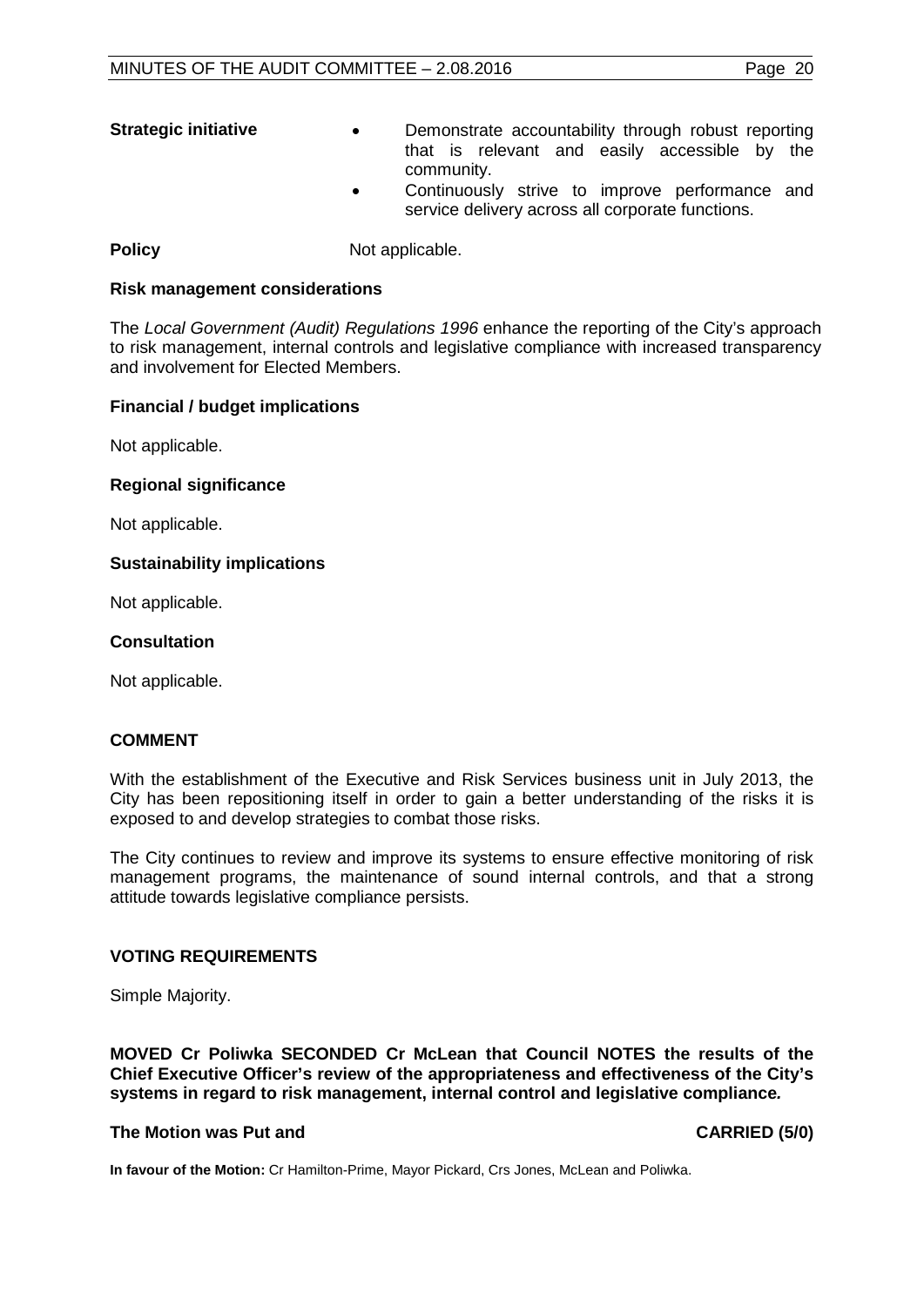# **ITEM 4 EXTERNAL REVIEW – EFFICIENCY AND COST SAVING OPPORTUNITIES**

| <b>WARD</b>                           | All                                                                                                                                                    |                                                                              |
|---------------------------------------|--------------------------------------------------------------------------------------------------------------------------------------------------------|------------------------------------------------------------------------------|
| <b>RESPONSIBLE</b><br><b>DIRECTOR</b> | Mr Garry Hunt<br>Office of the CEO                                                                                                                     |                                                                              |
| <b>FILE NUMBER</b>                    | 103906, 101515                                                                                                                                         |                                                                              |
| <b>ATTACHMENTS</b>                    | Attachment 1                                                                                                                                           | City of Joondalup Cost Optimisation<br><b>Strategies: Global Perspective</b> |
|                                       | Attachment 2                                                                                                                                           | Key statistics of the first five participants                                |
| <b>AUTHORITY / DISCRETION</b>         | Information - includes items provided to Council for<br>information purposes only that do not require a decision of<br>Council (that is for 'noting'). |                                                                              |

#### **PURPOSE**

For the Audit Committee to note the outcomes of the review that explored on a global basis what other local governments are doing or have done to identify efficiency and cost saving opportunities across a wide range of services.

#### **EXECUTIVE SUMMARY**

Since July 2013 the City has been undertaking more focused reviews of activities in order to identify areas to reduce costs by eliminating and identifying waste and improving efficiency and effectiveness throughout the City's operations.

At its meeting held on 17 August 2015 (CJ150-08/15 refers), Council requested that the Chief Executive Officer engage an appropriately qualified and independent organisation to review the City's *Service Effectiveness and Efficiency Review Program* and to recommend additional areas for review to achieve further efficiencies and cost savings.

To ensure the service review program intent and methodologies are sound and in line with Australian and international best practice, an external review has been undertaken to compare the City's service review program with leading municipalities from Australia, New Zealand, Canada and the United Kingdom by interviewing senior public servants with accountability for managing expenditure.

*It is therefore recommended that the Audit Committee NOTES the outcomes of the review that explored on a global basis what other local governments are doing or have done to identify efficiency and cost saving opportunities across a wide range of services.* 

#### **BACKGROUND**

The Chief Executive Officer initiated an extensive program of review to be undertaken of a number of the City's activities in order to identify opportunities for increasing efficiencies, reducing waste and reducing the costs of the services.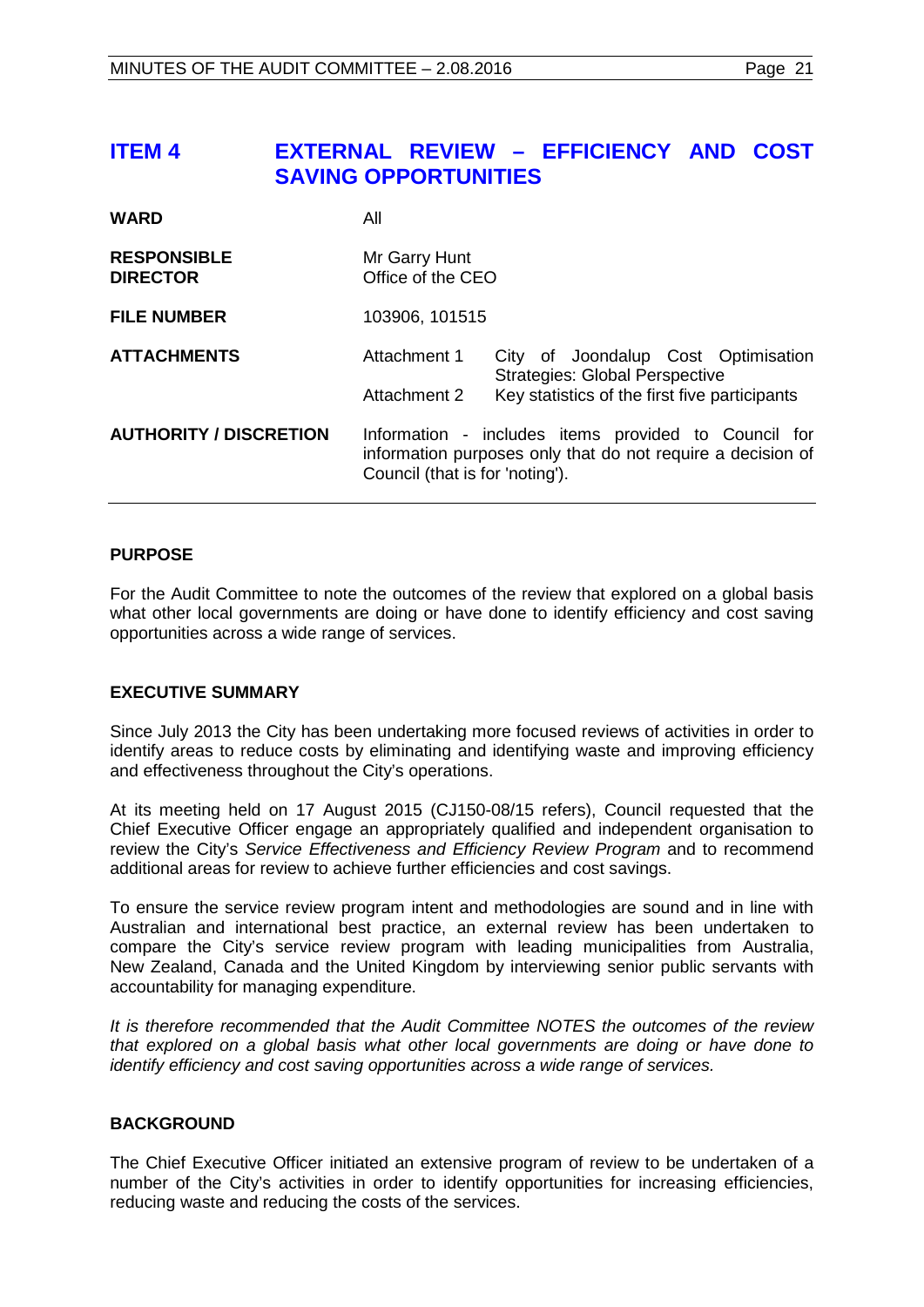Service reviews, process mapping and continuous improvement is a long established practice at the City, where improvement plans are implemented following reviews of existing service levels. Since 2005 the City has had a policy framework that aligns the City's performance management systems and practices with the principles of the *Business Excellence Framework*. This is a practical methodology for continuous improvement across all management aspects of the organisation, and better practice in the provision of services to the community.

As part of the annual budget process Managers are required to assess assumptions on which estimates and/or proposals are based for customers, volumes, legislative change and significant cost changes. Proposals for any changes (resources, service levels, internal restructuring and processes) are to include the impacts to the 'business as usual' budget estimate. These annual reviews are aimed at:

- identifying the service drivers (statutory, financial, operational) and reviews what is currently delivered
- considering desirable service levels  $-$  what should be delivered (within budgeting realities) while maintaining customer needs and process improvement focus
- reviewing and recommending how the service would be best delivered (delivery model).

#### Service Review Program

Five major review methodologies were identified to assist the City's approach. These are:

- Cost Efficiency and Service Reviews.
- Performance Audits / Reviews as guided by the *Standard on Assurance Engagement ASAE 3500 Performance Engagements.*
- Cost Management Program.
- Structured Cost Reduction.
- *ISO 9001:2008 Quality Management Systems Audits.*

These methodologies have been identified from partnering with other local government authorities, researching of leading practice approaches and advice sought from the Western Australian Office of the Auditor General on the conduct of efficiency and effectiveness reviews.

In order to be able to make sound and sustainable decisions, it is critical that data and information be gathered to ensure a data-driven approach to understanding, comparing and interrogating costs and service levels.

The intent of the service review program (and business as usual reviews) is to guide the City in demonstrating effectiveness and efficiency of services provided. The reviews are aimed at identifying opportunities for:

- service and activity improvements
- assisting longer-term financial sustainability
- ensuring value for money and operational efficiency
- service level adjustments
- considering alternative modes of service delivery
- improved utilisation of available resources.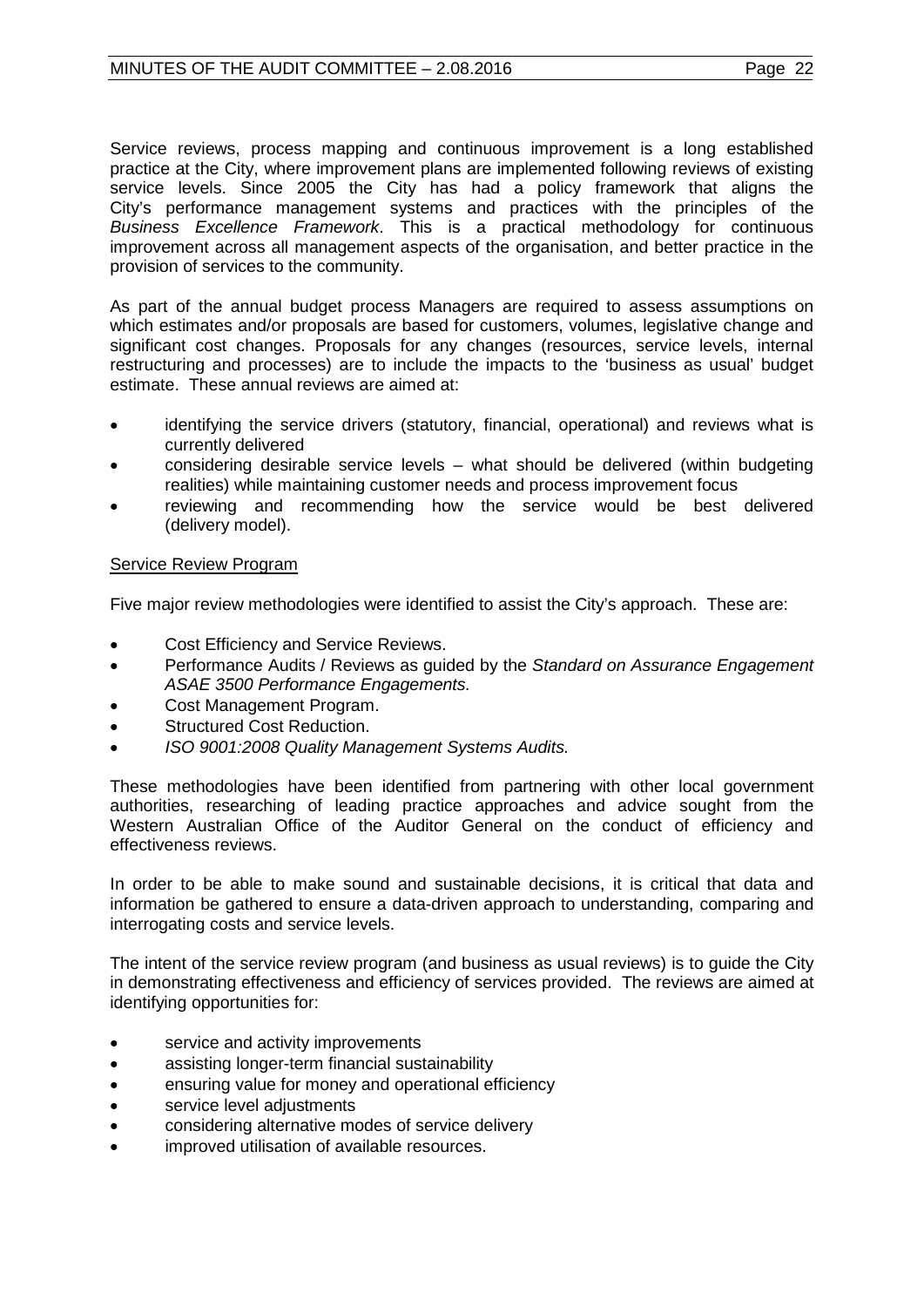#### Review of the City's Service Effectiveness and Efficiency Review Program

At the Audit Committee meeting held on 29 February 2016 it was reported that Deloitte undertook a review of the City's *Service Effectiveness and Efficiency Review Program* (Part One) and found that:

- The City has initiated a couple of individual service reviews and has selected a high level approach that is appropriate for the achievement of its objectives.
- A business case template has been drafted by Executive and Risk Services, intended to be used broadly to evaluate opportunities for service improvements as well as to provide Business Units with a template to be used to evaluate and present proposals for business improvement initiatives.
- The Executive and Risk Services team have drafted reporting templates to support the management and tracking of service reviews.

Deloitte also recommended:

- The use of data analytics to provide insights to help identify operational efficiency and cost saving opportunities.
- Analyse and evaluate headcount, payroll and spend data to uncover further efficiencies and cost savings.
- Prioritise recommendations and resourcing to achieve program objectives and outcomes.

The review to compare the City's service review program with leading municipalities on a global basis is the second part of the review.

#### **DETAILS**

A scope was developed by the City for an appropriately qualified and independent organisation to review the City's methodology for undertaking its *Service Effectiveness and Efficiency Review Program* to ensure it is in line with Australian and international best practice and that all opportunities for achieving efficiencies and cost savings are being explored.

Deloitte were appointed in April 2016 to undertake the review which included conducting a series of interviews with experts who are senior public servants with accountability for managing expenditure in municipalities across Australia, New Zealand, Canada, Sweden, Puerto Rico and the United Kingdom. Deloitte leveraged the services of an external research partner, 10EQS, who recruited and conducted the interviews using a domain-experienced interviewer. A report summarising the findings of the interviews is referred to as Attachment 1.

Participants in the research were:

- 1 Finance Manager, Victoria Shire Council, Australia.
- 2 Program Manager Business Transformation, Victoria City Council, Australia.
- 3 Director of Finance, Nova Scotia District Municipality, Canada.
- 4 Deputy City Manager and Chief Financial Officer, Province of Ontario City Council, Canada.
- 5 Executive Director Special Projects, Waikato Region City Council, New Zealand.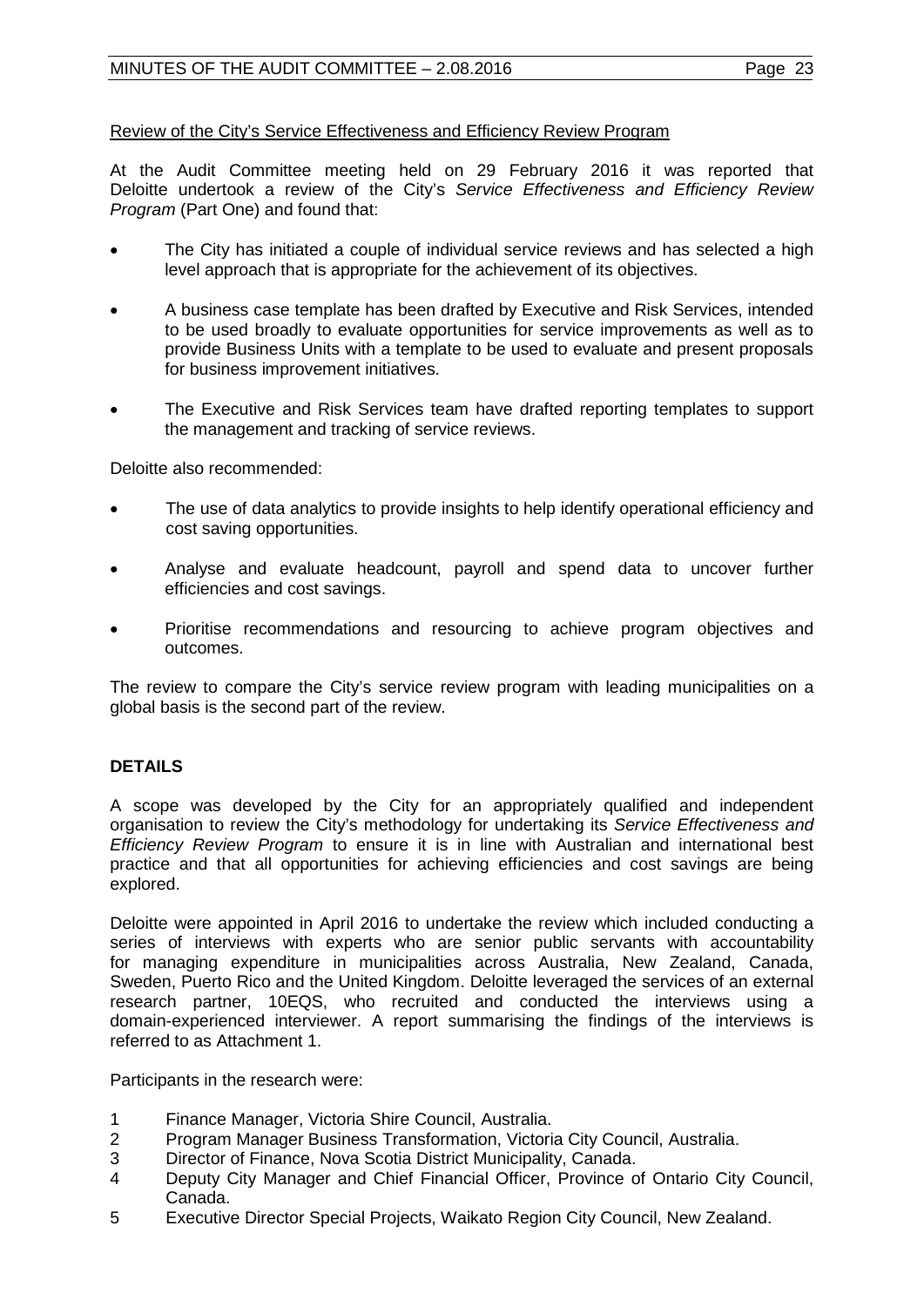- 6 Chief Financial Officer, Skelleftea Region Municipality, Sweden.<br>7 Chairman of the Board. City Council. Sweden.
- 7 Chairman of the Board, City Council, Sweden.<br>8 Transformation Officer, Canterbury City Counc
- 8 Transformation Officer, Canterbury City Council, Kent, United Kingdom.<br>9 Strategy and Transformation Officer, Worcestershire City Council, United
- 9 Strategy and Transformation Officer, Worcestershire City Council, United Kingdom.<br>10 Finance Director, Puerto Rico
- Finance Director, Puerto Rico.

The interview questions were agreed with the City and were intended to uncover how other local governments:

- identify various types of efficiency and cost saving opportunities
- prioritise and implement the selected initiatives.

The questions posed were:

- 1 What have been the best three-to-five initiatives the local government has undertaken in the last one-to-three years to deliver efficiencies/cost savings?
- 2 What was your strategy for identifying these areas for cost saving?
- 3 Were these cost saving initiatives managed as a program of work or were they individually identified and managed?
- 4 How were these initiatives prioritised for implementation?
- 5 How and who made the decision on whether a particular initiative was worth pursuing/ implementing?
- 6 Who led the implementation of the initiative(s) and how did you structure your team?
- 7 What have been the fiscal outcomes of these initiatives (expressed as a percentage of budget spend and indicative total budget for that particular service)?
- 8 What impact has the initiative had on service delivery outcomes?
- 9 Do you have an innovation program that drives efficiencies across the services you render to residents? If yes, how does this operate and how can you evidence success?

#### Key Findings of Review

Deloitte have summarised the key findings of the review into the following four areas, with the City's position being demonstrated in italics:

1 Key Initiatives to Drive Cost and Efficiency.

The key efficiency and cost saving opportunities undertaken by local Councils consisted of process improvement and financial efficiencies targeted across all service streams. Some examples include:

- Efficiency review study covered every area of the organisation (refer to UK Canterbury City Council and Ontario City Council).
- Shared Services / business process optimisation / consolidation.
- Reclassification of "life" across asset classes to drive down depreciation (refer to Victoria Shire Council).
- Identification and disposal of under-performing land/building assets (refer to Ontario City Council and Canterbury City Council UK).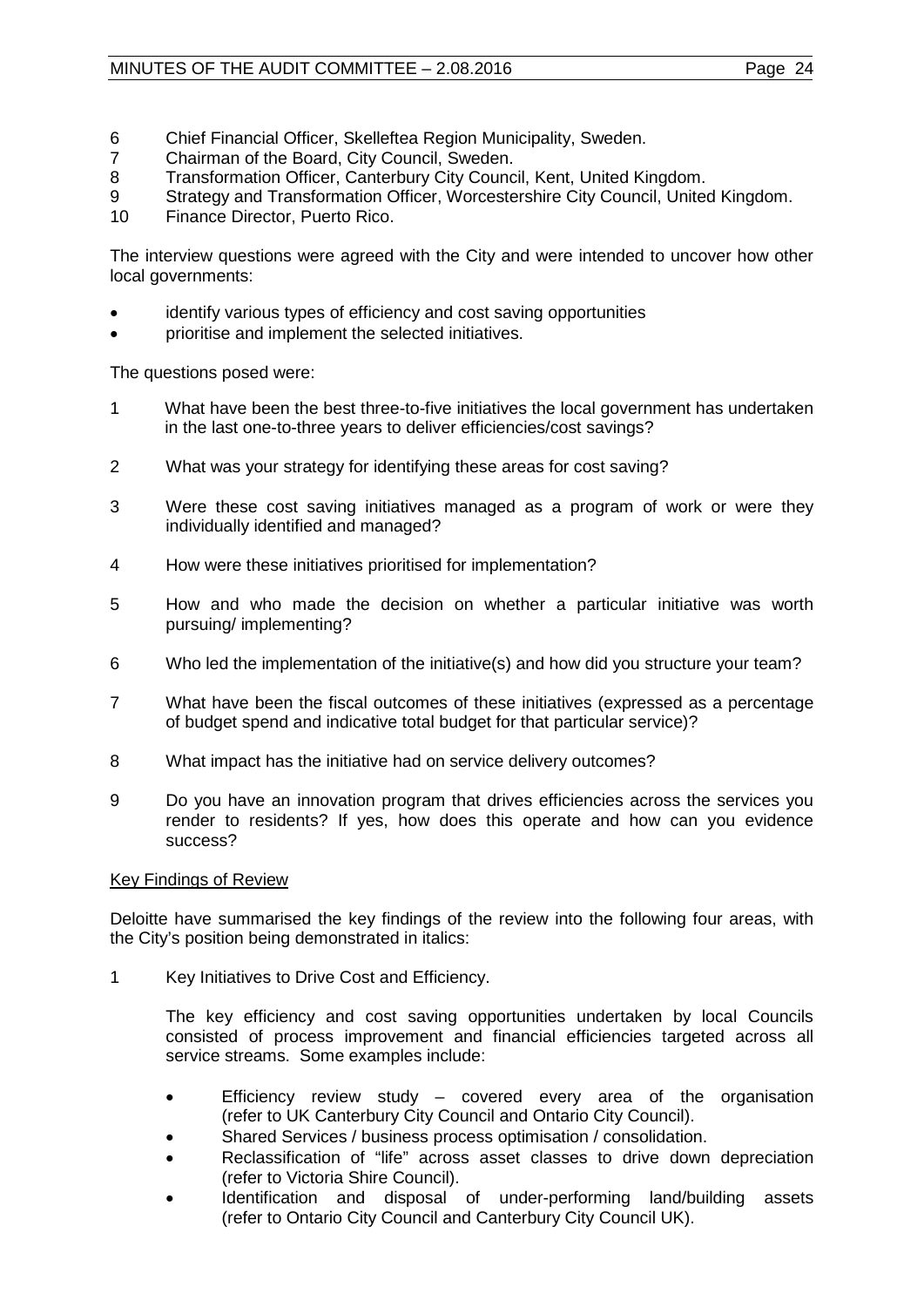#### *City's Current Position*

*Since July 2013 the City has been undertaking more focused reviews of activities in order to identify areas to reduce costs by eliminating and identifying waste and improving efficiency and effectiveness throughout the City's operations.*

2 Identification and Prioritisation of Initiatives.

The external agenda plays a significant role in shaping cost management strategies and program efficiency initiatives:

- Understanding the political narrative of the day.
- The need to be aware of community expectations.
- Focusing on strategic vision and assessing all projects through this lens.

While most local governments used alignment to strategy and level of dollar savings and customer feedback as a way to prioritise initiatives, some were varied in their approach – using financial and economic impact measures, allowing each division to prioritise their respective initiatives.

#### *City's Current Position*

*The City is well positioned with a good understanding of the political narrative on a local, state and federal level. The Chief Executive Officer ensures that information is gathered to ensure the City is across current issues and sector trends. One such method is the membership of the Local Government Chief Officers Group who has recently undertaken site visits of the best-of-the-best local authorities who have strong economic development, tourism and service delivery focus. Recent locations include City of Coffs Harbour, City of Darwin and City of Townsville.*

*The City has strong engagement with the community and ensures expectations are captured through the Strategic Community Plan and other stakeholder management programs.*

*All projects undertaken by the City are aligned with the Strategic Community Plan and the Corporate Business Plan.*

- 3 Program Structure.
	- Most of the local governments took a holistic approach (that is managing initiatives as a program of work rather than individual projects). In particular one expert noted – delivering a holistic program of work significantly reduced risk of consequential impact across services.
	- Independent assessment was used as a catalyst to drive change agenda. External consultants were bought into the program to provide objective analysis of the work and processes. There was strong return on investment where external support was leveraged.
	- A centralised/dedicated Project Management Office was used to bring a co-ordinated focus on program of work and drive implementation.
	- Accountability and responsibility resided where the services are delivered to enable ownership.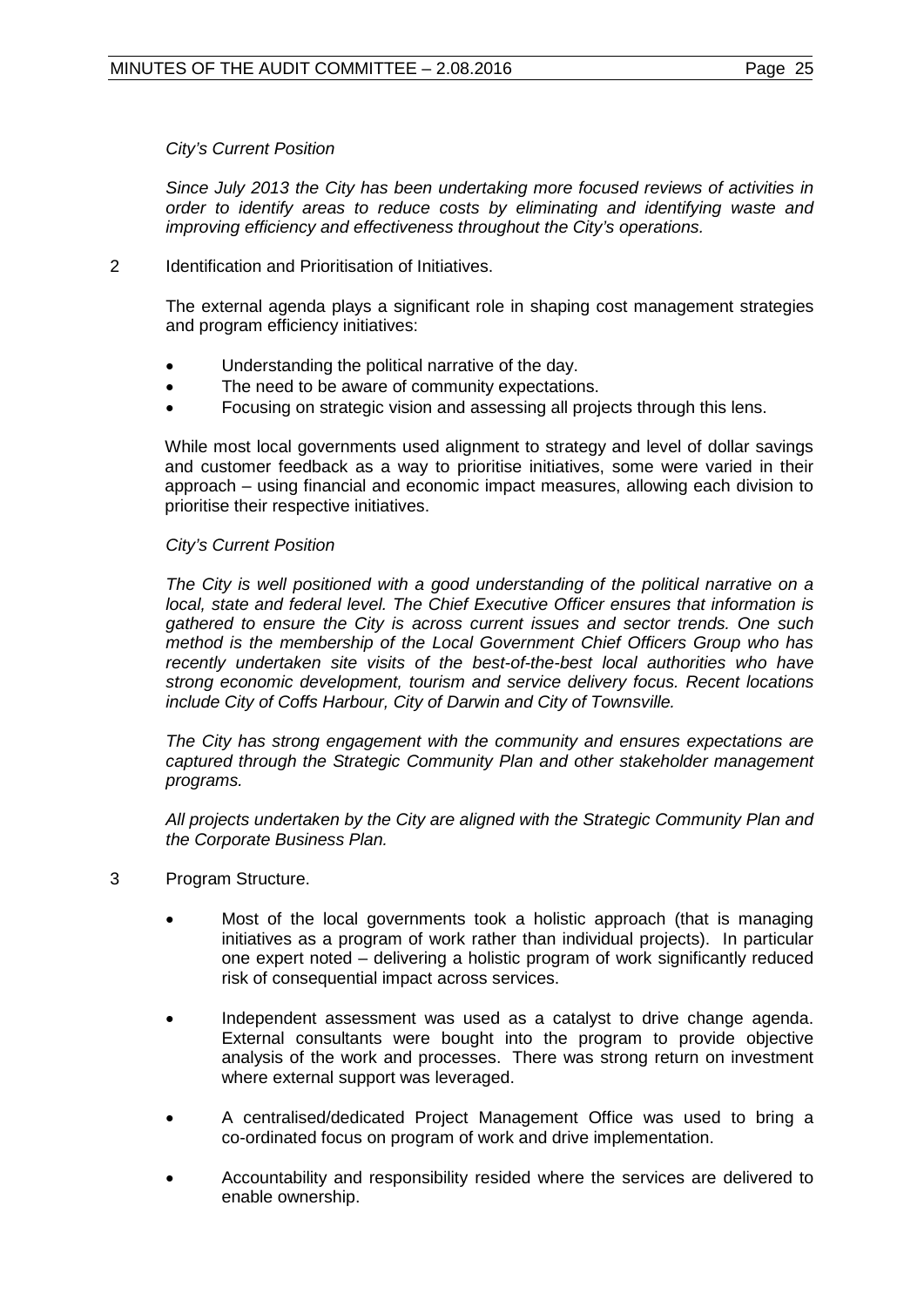#### *City's Current Position*

*The City commenced a Service Effectiveness and Efficiency Review Program and has engaged qualified independent consultants to review the Program.* 

*The City has established a Project Management Office to centrally control and monitor the progress of major projects.* 

*Recommendations from service reviews reside with the business owner. Executive and Risk Services support, monitor and audit the implementation of recommendations made from the reviews.*

4 Measures of Success.

Depending on the nature of initiative, success measures used to evaluate the initiatives included both qualitative and quantitative indicators. Some examples include:

- Identified and realised savings (as a percentage of operating expenditure).
- Balancing community expectation, engagement and acceptance.
- Improved customer service and service delivery effectiveness.

#### *City's Current Position*

*The City is currently researching and establishing a benefits mapping system to ensure efficiency gains made through service reviews and process improvements are captured in a centralised system and monitored.*

#### **Legislation / Strategic Community Plan / policy implications**

| Legislation | Local Government Act 1995.                 |  |
|-------------|--------------------------------------------|--|
|             | Local Government (Audit) Regulations 1996. |  |

#### **Strategic Community Plan**

| Key theme                   | Governance and Leadership.                                                                        |
|-----------------------------|---------------------------------------------------------------------------------------------------|
| <b>Objective</b>            | Corporate capacity.                                                                               |
| <b>Strategic initiative</b> | Continuously strive to improve performance and service<br>delivery across all corporate functions |
| <b>Policy</b>               | Not applicable.                                                                                   |

# **Risk management considerations**

### The review of the City's activities will improve the effective and efficient allocation of resources and service levels. Cost efficiency targets are essential to ensure the City's *20 Year Strategic Financial Plan* and *Strategic Community Plan* is achievable.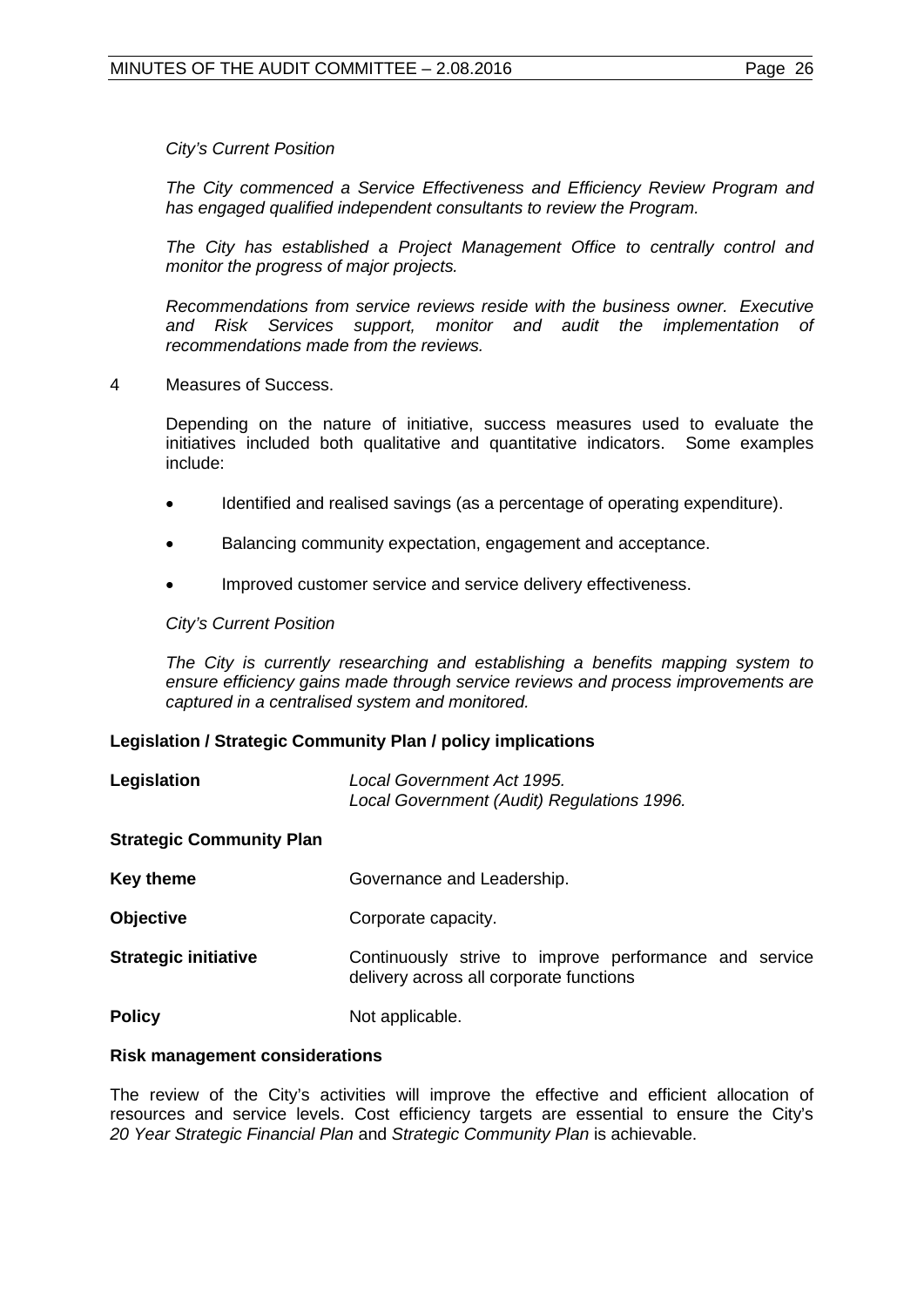#### **Financial / budget implications**

Current financial year impact

| Account no.          | 1.210.A2301.3265.0000. |  |
|----------------------|------------------------|--|
| <b>Budget Item</b>   | Consultancy.           |  |
| <b>Budget amount</b> | \$50,000               |  |
| Amount spent to date |                        |  |
| <b>Proposed cost</b> | \$31,500               |  |
| <b>Balance</b>       | \$18,500               |  |

All amounts quoted in this report are exclusive of GST.

#### **Regional significance**

Not applicable.

#### **Sustainability implications**

Not applicable.

#### **Consultation**

Not applicable.

#### **COMMENT**

A meeting has been scheduled with Deloitte to discuss the outcomes of their review, including the possibility of incorporating the work undertaken by the City of Boston, who has a performance management program called *Boston About Results "....that uses performance measurement and data analytics to develop strategies and programs that evaluate City performance, reduce costs and ultimately deliver better services to their residents, businesses and visitors. Boston also has a collection of scorecards that outline the goals of the program but most importantly provide a wealth of information that afford the public insight into the services the City provides along with a snapshot of their performance."* (accessed from https://www.cityofboston.gov/BAR/).

The City of Boston has also been highlighted in a 2015 report published by Microsoft Australia titled *Accelerating Australia's innovation ecosystem: Lessons from Boston and recommendations for a unique path forward.* This report will also be used to enhance the City's service delivery by identifying efficiency and cost saving opportunities.

#### **VOTING REQUIREMENTS**

Simple Majority.

**MOVED Mayor Pickard SECONDED Cr Jones that the Audit Committee NOTES the outcomes of the review that explored on a global basis what other local governments are doing or have done to identify efficiency and cost saving opportunities across a wide range of services.** 

#### **The Motion was Put and CARRIED (5/0)**

<span id="page-26-0"></span>

**In favour of the Motion:** Cr Hamilton-Prime, Mayor Pickard, Crs Jones, McLean and Poliwka.

#### *Appendix 2 refers*

*[To access this attachment on electronic document, click here:Attach2agnAUDIT160802.pdf](http://www.joondalup.wa.gov.au/files/committees/AUDT/2016/Attach2agnAUDIT160802.pdf)*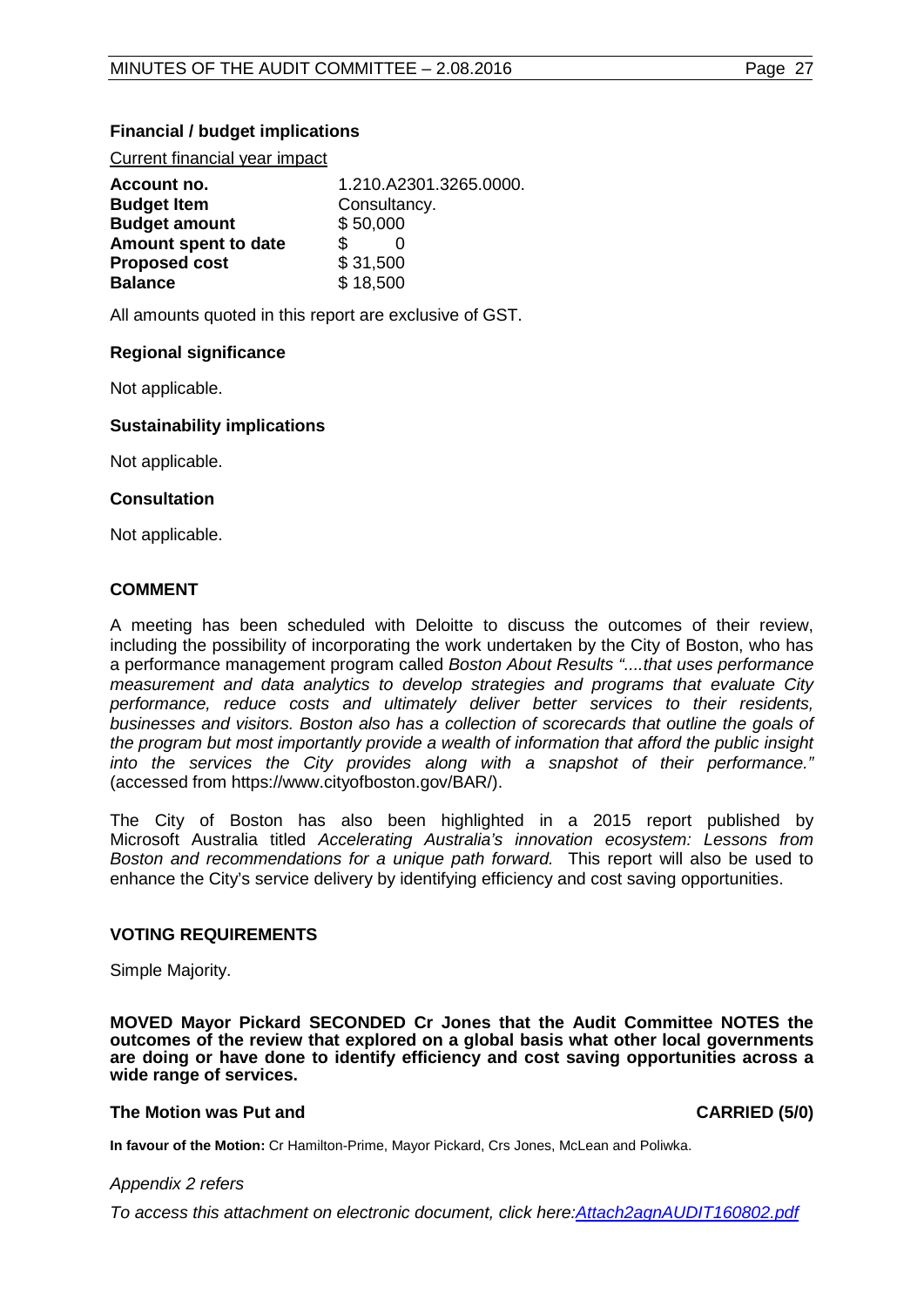# **ITEM 5 HALF YEARLY REPORT - CONTRACT EXTENSIONS – 1 JANUARY TO 30 JUNE 2016**

| <b>WARD</b>                           | All                                                                                                                                                    |  |
|---------------------------------------|--------------------------------------------------------------------------------------------------------------------------------------------------------|--|
| <b>RESPONSIBLE</b><br><b>DIRECTOR</b> | Mr Mike Tidy<br><b>Corporate Services</b>                                                                                                              |  |
| <b>FILE NUMBER</b>                    | 07032, 101515                                                                                                                                          |  |
| <b>ATTACHMENTS</b>                    | Attachment 1<br><b>Contract Expenditure Report</b>                                                                                                     |  |
| <b>AUTHORITY / DISCRETION</b>         | Information - includes items provided to Council for<br>information purposes only that do not require a decision of<br>Council (that is for 'noting'). |  |

#### **PURPOSE**

For the Audit Committee to note the details of contracts extended by the Chief Executive Officer between 1 January to 30 June 2016.

#### **EXECUTIVE SUMMARY**

The schedule of contracts extended by the Chief Executive Officer during the half-year ended on 30 June 2016 is provided in Attachment 1.

*It is therefore recommended that the Audit Committee NOTES the contracts extended by the Chief Executive Officer during the period 1 January to 30 June 2016, forming Attachment 1 to this Report.* 

#### **BACKGROUND**

At its meeting held on 1 November 2005 (Item CJ231-11/05 refers), Council resolved that a half-yearly report be prepared for the Audit Committee detailing contracts that were originally approved by Council and have subsequently been extended by the Chief Executive Officer.

#### **DETAILS**

Council has delegated to the Chief Executive Officer the authority to approve all contract extensions on tenders approved by Council subject to a report to the Audit Committee being prepared on a half-yearly basis providing details of those contracts extended.

During the period 1 January to 30 June 2016 three contracts were extended.

#### **Issues and options considered**

The option to extend the contracts by the Chief Executive Officer is required to maintain continuity of the applicable services to the City.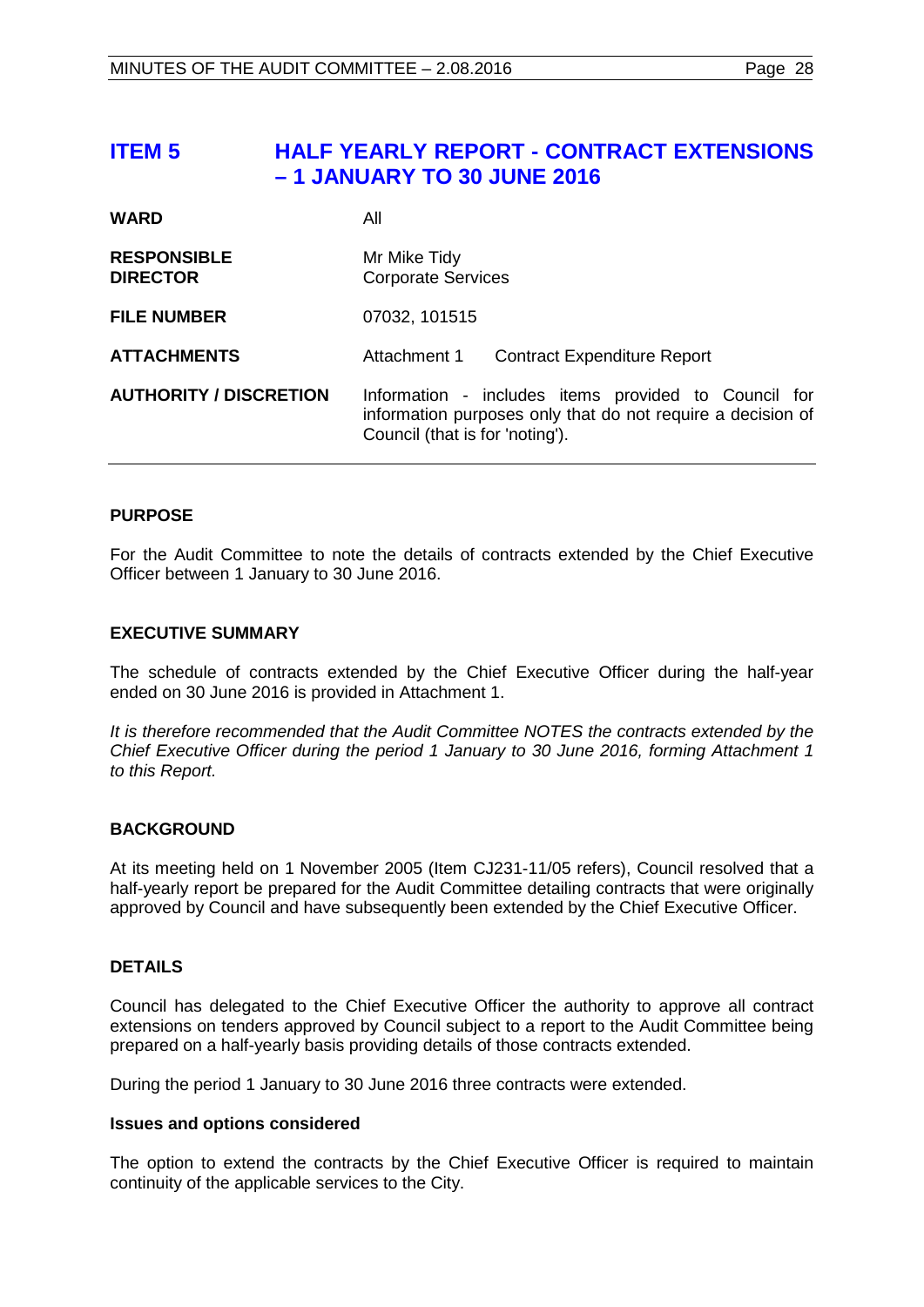#### **Legislation / Strategic Community Plan / policy implications**

| The City's legal advice is that under section 5.41(d) of the<br>Legislation<br>Local Government Act 1995 the Chief Executive Officer may<br>be delegated the power to extend a contract $-$ provided the<br>Chief Executive Officer does not extend the contract beyond<br>the "total term of the contract" specified by Council in the<br>resolution. |  |
|--------------------------------------------------------------------------------------------------------------------------------------------------------------------------------------------------------------------------------------------------------------------------------------------------------------------------------------------------------|--|
|--------------------------------------------------------------------------------------------------------------------------------------------------------------------------------------------------------------------------------------------------------------------------------------------------------------------------------------------------------|--|

#### **Strategic Community Plan**

| Key theme        | Governance and Leadership. |  |  |
|------------------|----------------------------|--|--|
| <b>Objective</b> | Corporate capacity.        |  |  |
| __               |                            |  |  |

- **Strategic initiative Demonstrate accountability through robust reporting that is** relevant and easily accessible by the community.
- **Policy** Not applicable.

#### **Risk management considerations**

The delegated authority to extend contracts is limited to the original terms and conditions approved by resolution of Council when the tender was first awarded.

#### **Financial/budget implications**

In accordance with each individual contract and approved budget limits.

#### **Regional significance**

Not applicable.

#### **Sustainability implications**

Not applicable.

#### **Consultation**

Not applicable.

#### **COMMENT**

This report provides the Audit Committee with details of contracts originally approved by Council or by the Chief Executive Officer under delegated authority, which have subsequently been extended by the Chief Executive Officer during the period from 1 January to 30 June 2016.

#### **VOTING REQUIREMENTS**

Simple Majority.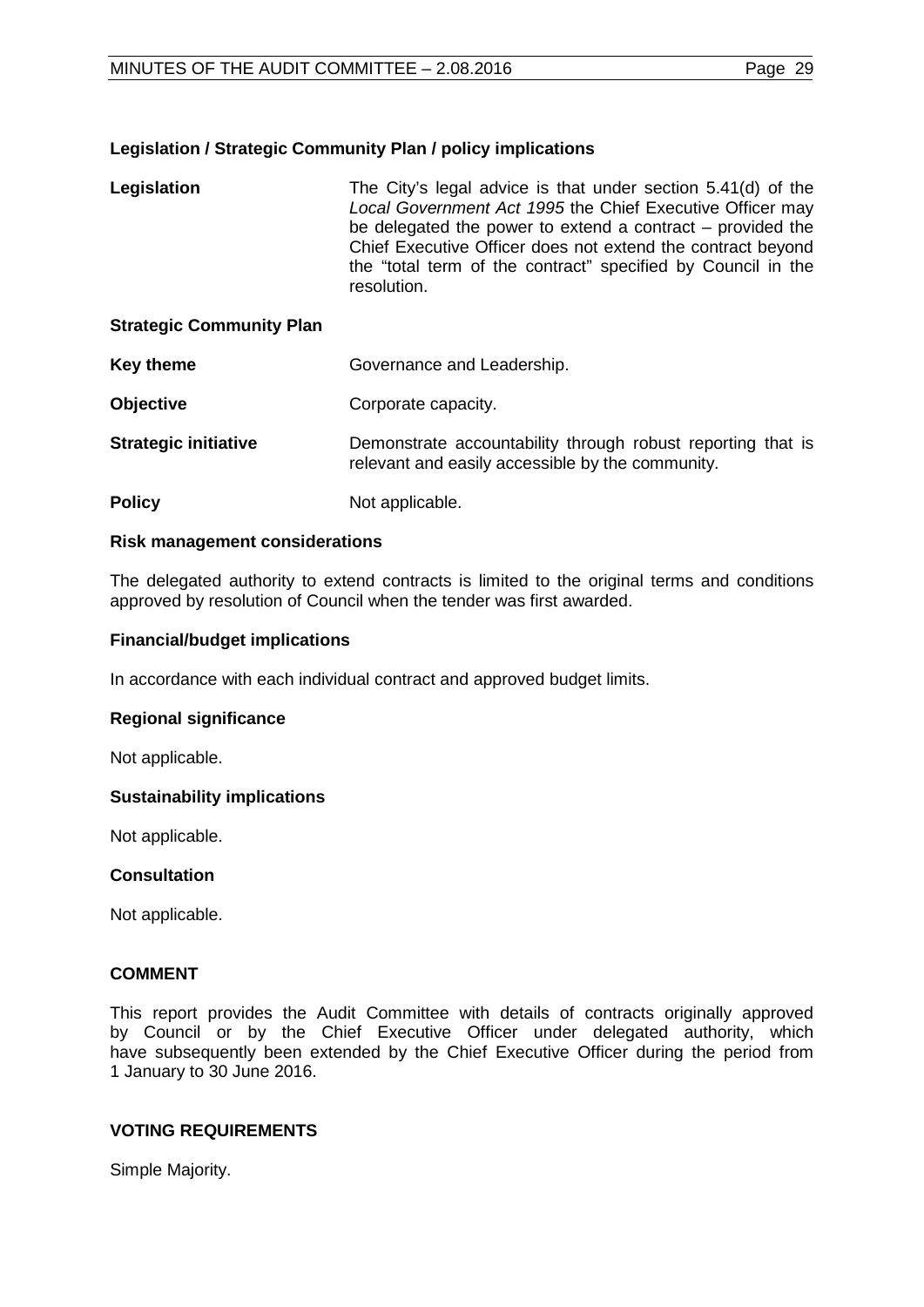#### **MOVED Cr McLean SECONDED Mayor Pickard that the Audit Committee NOTES the contracts extended by the Chief Executive Officer during the period 1 January to 30 June 2016, forming Attachment 1 to this Report.**

#### **The Motion was Put and CARRIED (5/0)**

**In favour of the Motion:** Cr Hamilton-Prime, Mayor Pickard, Crs Jones, McLean and Poliwka.

*Appendix 3 refers*

<span id="page-29-0"></span>*[To access this attachment on electronic document, click here:Attach3agnAUDIT160802.pdf](http://www.joondalup.wa.gov.au/files/committees/AUDT/2016/Attach3agnAUDIT160802.pdf)*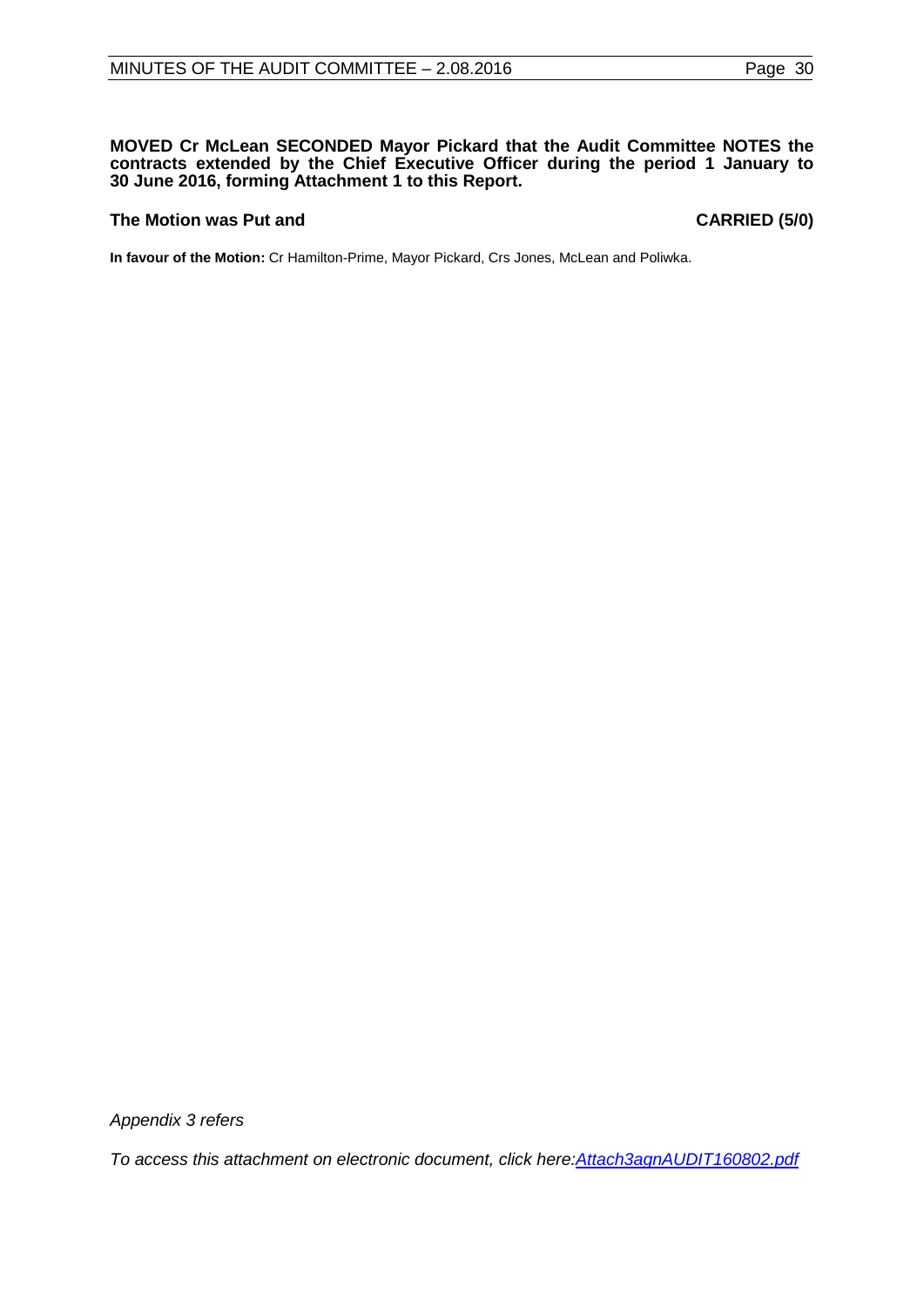| <b>WARD</b>                           | All                                                                                                                                                    |
|---------------------------------------|--------------------------------------------------------------------------------------------------------------------------------------------------------|
| <b>RESPONSIBLE</b><br><b>DIRECTOR</b> | Mr Mike Tidy<br><b>Corporate Services</b>                                                                                                              |
| <b>FILE NUMBER</b>                    | 07032, 101515                                                                                                                                          |
| <b>ATTACHMENTS</b>                    | Nil                                                                                                                                                    |
| <b>AUTHORITY / DISCRETION</b>         | Information - includes items provided to Council for<br>information purposes only that do not require a decision of<br>Council (that is for 'noting'). |

#### **PURPOSE**

To report to the Audit Committee on monies written off under delegated authority.

#### **EXECUTIVE SUMMARY**

The total amount written off under delegated authority during the six months ended 30 June 2016 is \$6,470.27, comprising 5,026 small amounts of unpaid rates and costs.

*It is therefore recommended that the Audit Committee RECEIVES the report of amounts written off under delegated authority for the period 1 January to 30 June 2016.*

#### **BACKGROUND**

Section 6.12 (1)(c) of the *Local Government Act 1995* gives the Council the power to write off any amount of money owing to the City.

At its meeting held on 6 June 2006 (CJ079-06/06 refers) Council approved to delegate to the Chief Executive Officer the authority to write off monies owed to the City, subject to a report being provided to the Audit Committee on a six monthly basis on the exercise of this delegation for amounts between \$100 and \$20,000.

The Chief Executive Officer under section 5.44 has delegated his authority to nominated employees, up to the limits provided in the instrument of delegation.

#### **DETAILS**

During the six months ended 30 June 2016 a total amount of \$6,470.27 was written off as unrecoverable. This amount included the following:

• 5,020 items of small rates balances that are below the reportable limit, totalling \$5,350.06, representing in the main rounding decimals or minor penalty interest charges for a few days late payment where ratepayers did not pay the penalty or the full penalty and the cost of collection was, for all practical purposes, proving to be uneconomical.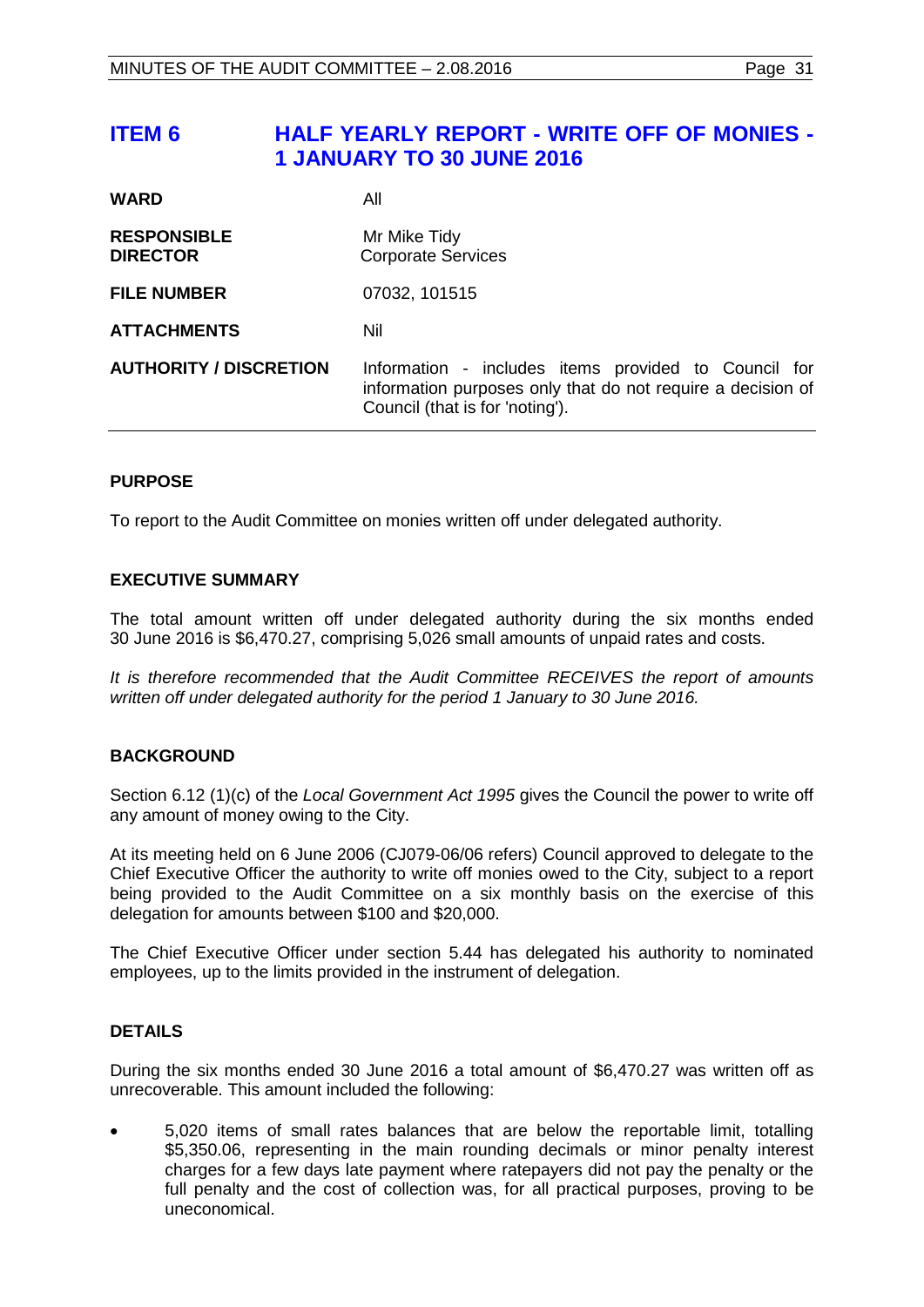Six items of legal fees related to rates recovery totalling \$1,120.21 being court costs written off as agreed with the ratepayers on reaching a settlement of their dues.

#### **Issues and options considered**

Not applicable.

#### **Legislation / Strategic Community Plan / policy implications**

| Legislation | Section 6.12(1)(c) of the Local Government Act 1995. |
|-------------|------------------------------------------------------|
|             | Section 5.42 of the Local Government Act 1995.       |
|             | Section 5.44 of the Local Government Act 1995.       |

#### **Strategic Community Plan**

| <b>Financial Sustainability</b><br>Key theme |                       |
|----------------------------------------------|-----------------------|
| <b>Objective</b>                             | Effective management. |
| <b>Strategic initiative</b>                  | Not applicable.       |
| <b>Policy</b>                                | Not applicable.       |

#### **Risk management considerations**

The amounts written off are immaterial in value and are either unrecoverable or uneconomical to recover, none of which represent a noteworthy financial risk to the City.

#### **Financial / budget implications**

| Account no.                  | 3256.                  |  |  |
|------------------------------|------------------------|--|--|
| <b>Budget Item</b>           | Bad Debts written off. |  |  |
| <b>Budget amount</b>         | \$13,500               |  |  |
| <b>Year to Date Budget</b>   | \$13,500               |  |  |
| <b>Year to Date Actual</b>   | \$10,456               |  |  |
| <b>Year to Date variance</b> | \$3.044                |  |  |

#### **Regional significance**

Not applicable.

#### **Sustainability implications**

Not applicable.

#### **Consultation**

Not applicable.

#### **COMMENT**

Monies written off under delegated authority comprised 5,020 small items of unpaid rates totalling \$5,350.06, all of which were below the \$100 reportable limit and the amount of \$1,120.21 due from six ratepayers towards legal costs.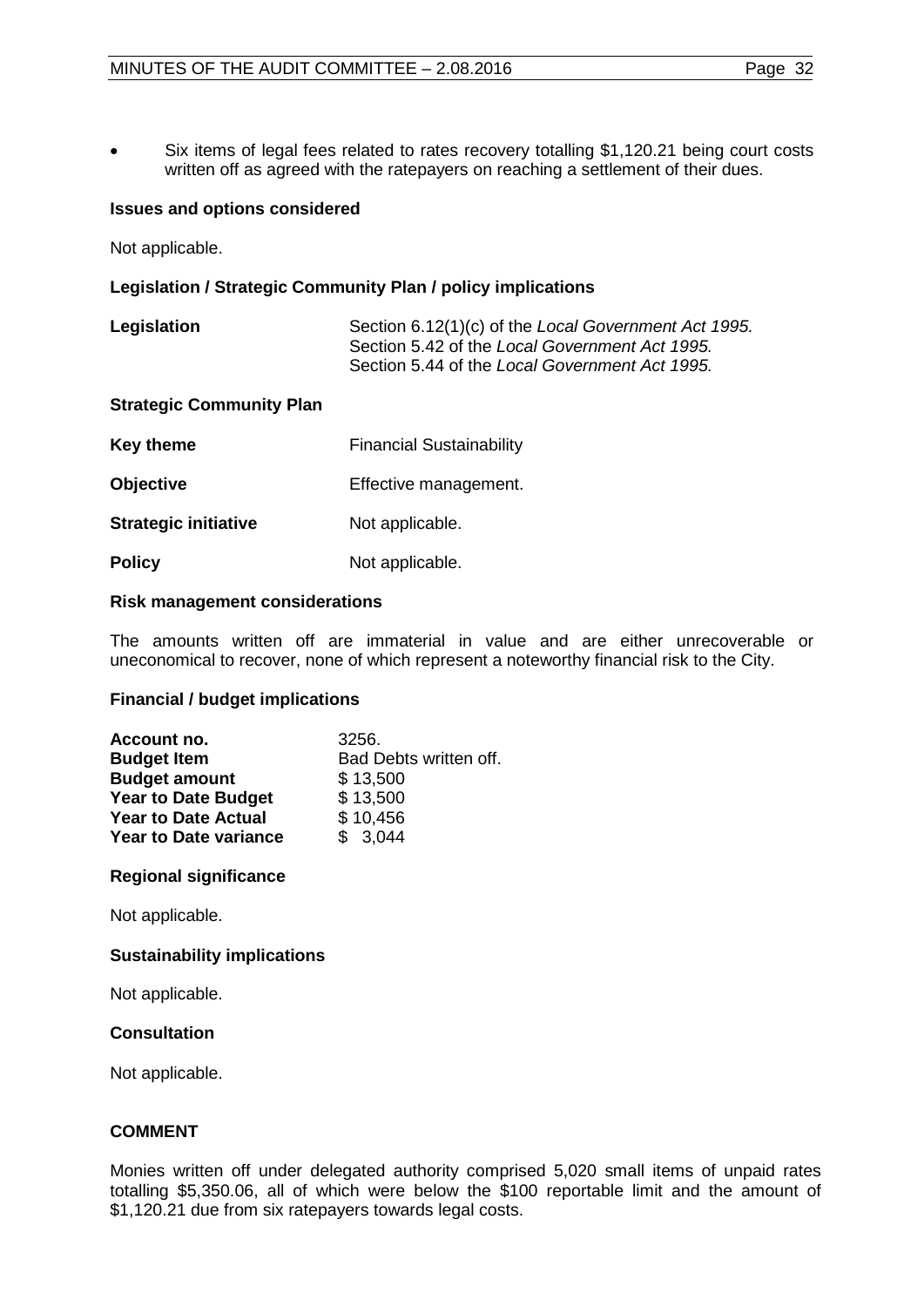#### **VOTING REQUIREMENTS**

Simple Majority.

**MOVED Mayor Pickard SECONDED Cr Poliwka that the Audit Committee RECEIVES the report of monies written off under delegated authority for the period 1 January to 30 June 2016.**

#### **The Motion was Put and CARRIED (5/0)**

**In favour of the Motion:** Cr Hamilton-Prime, Mayor Pickard, Crs Jones, McLean and Poliwka.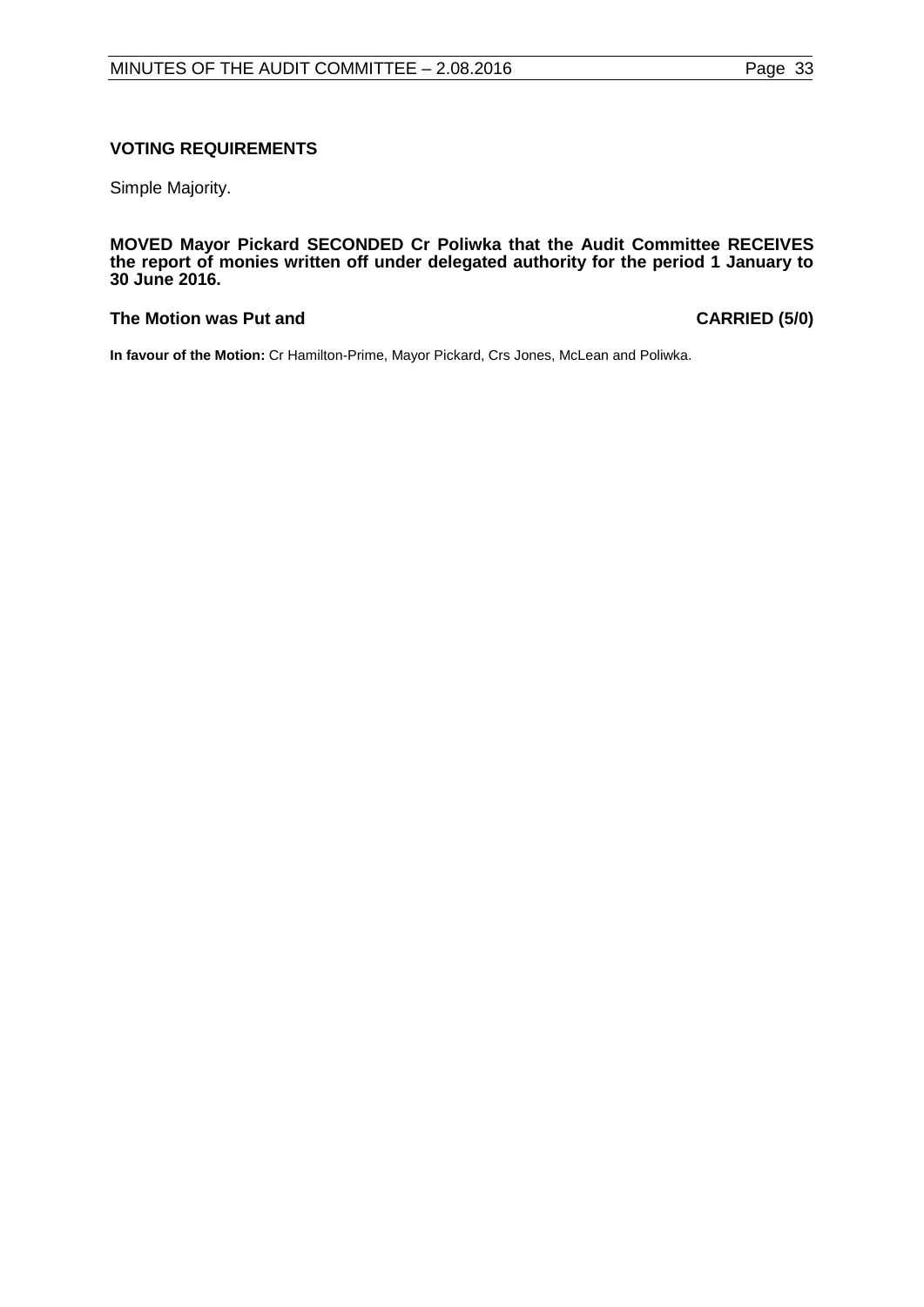| Disclosure of interest affecting impartiality |  |  |
|-----------------------------------------------|--|--|
|-----------------------------------------------|--|--|

| <b>Name/Position</b>      | Mr Garry Hunt, Chief Executive Officer.                       |  |  |
|---------------------------|---------------------------------------------------------------|--|--|
| <b>Item No./Subject</b>   | Item 7 - Confidential - Chief Executive Officer's Credit Card |  |  |
|                           | Expenditure (January to March 2016).                          |  |  |
| <b>Nature of interest</b> | Interest that may affect impartiality.                        |  |  |
| <b>Extent of Interest</b> | The Chief Executive Officer is the card holder.               |  |  |

# <span id="page-33-0"></span>**ITEM 7 CONFIDENTIAL - CHIEF EXECUTIVE OFFICER'S EXPENDITURE (JANUARY TO MARCH 2016)**

| <b>WARD</b>                           | All                                                                                                                                                    |                                                                                                                        |
|---------------------------------------|--------------------------------------------------------------------------------------------------------------------------------------------------------|------------------------------------------------------------------------------------------------------------------------|
| <b>RESPONSIBLE</b><br><b>DIRECTOR</b> | Mr Mike Tidy<br><b>Corporate Services</b>                                                                                                              |                                                                                                                        |
| <b>FILE NUMBER</b>                    | 09882                                                                                                                                                  |                                                                                                                        |
| <b>ATTACHMENT</b>                     | Attachment 1                                                                                                                                           | Chief Executive Officer's Credit Card<br>ended<br>Quarter<br>Expenditure<br>$\overline{\phantom{m}}$<br>31 March 2016) |
|                                       | (Please Note:                                                                                                                                          | This report and attachment is confidential<br>and will appear in the official Minute Book<br>only)                     |
| <b>AUTHORITY / DISCRETION</b>         | Information - includes items provided to Council for<br>information purposes only that do not require a decision of<br>Council (that is for 'noting'). |                                                                                                                        |

This report is confidential in accordance with Section 5.23(2)(a) of the *Local Government Act 1995*, which also permits the meeting to be closed to the public for business relating to the following:

*a matter affecting an employee.*

A full report was provided to Elected Members under separate cover. The report is not for publication.

**MOVED Mayor Pickard SECONDED Cr Poliwka that the Audit Committee NOTES the report on the corporate credit card usage of the Chief Executive Officer for the quarter ended 31 March 2016.**

#### **The Motion was Put and CARRIED (5/0)**

**In favour of the Motion:** Cr Hamilton-Prime, Mayor Pickard, Crs Jones, McLean and Poliwka.